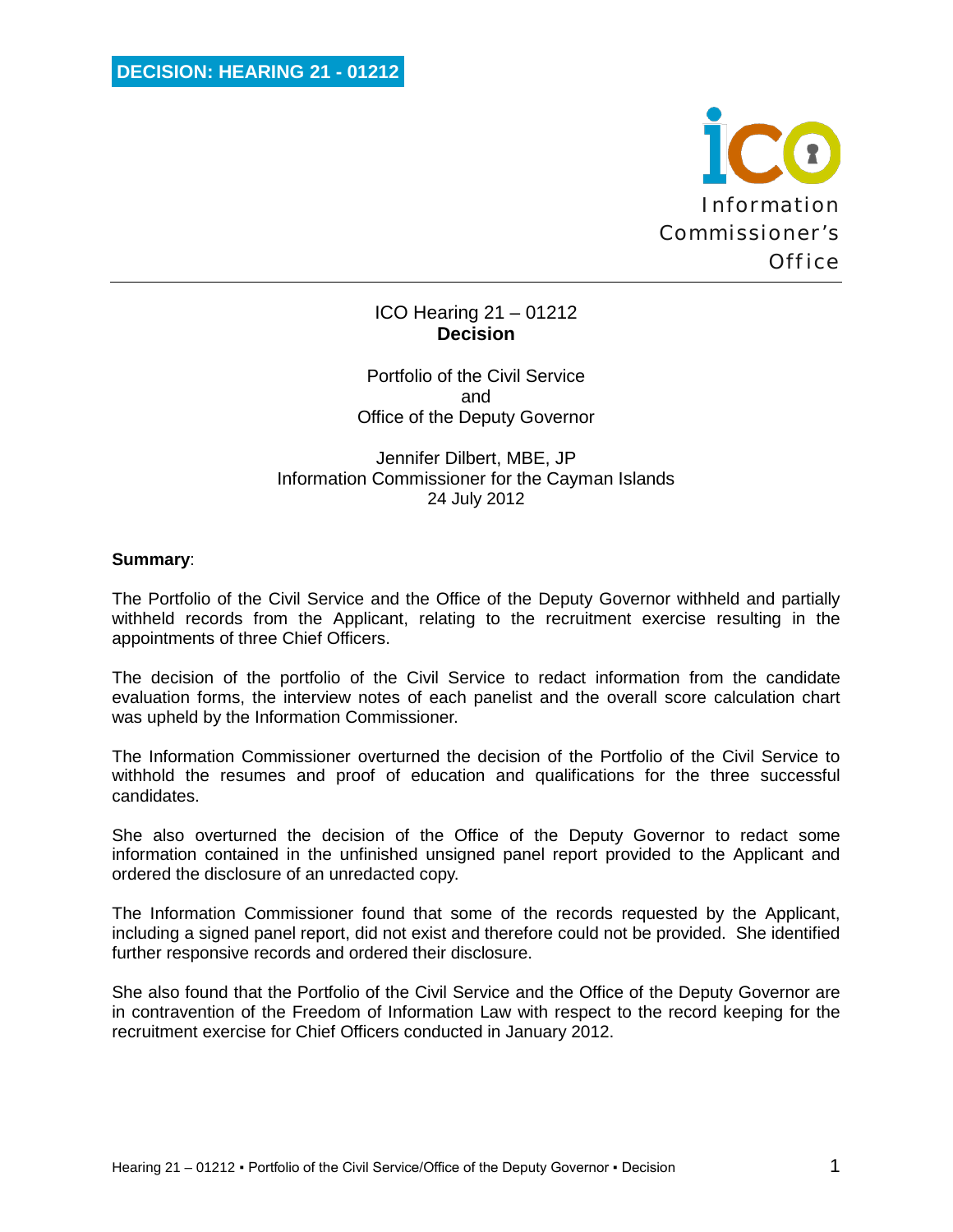# **Statutes[1](#page-1-1) Considered:**

*Freedom of Information Law, 2007 Freedom of Information (General) Regulations, 2008 Public Service Management Law (2011 Revision) National Archive and Public Records Law, 2007*

# **Exclusions and Exemptions Considered**:

Section 23(1), 20(1)(b) and 20(1)(d) of the *Freedom of Information Law, 2007*

# **Contents:**

| A. INTRODUCTION                         | $\mathcal{P}$  |
|-----------------------------------------|----------------|
| <b>B. BACKGROUND</b>                    | 3              |
| C. PROCEDURAL MATTERS                   | $\overline{4}$ |
| D. ISSUES UNDER REVIEW IN THIS HEARING  | 5              |
| E. CONSIDERATION OF ISSUES UNDER REVIEW | 5              |
| F. ADDITIONAL ISSUES OF CONCERN         | 16             |
| G. FINDINGS AND DECISION                | 18             |
|                                         |                |

# <span id="page-1-0"></span>**A. INTRODUCTION**

- [1] On 29 January 2012 the Applicant made a Freedom of Information (FOI) request to the Portfolio of Internal and External Affairs (PIEA) for the following records relating to the recruitment exercise resulting in the appointments of Stran Bodden, Eric Bush and Alan Jones as Chief Officers:
	- *1. The criteria used to select the 12 applicants who were shortlisted;*
	- *2. The score sheets indicating the scores that each of the interviewees received for the various exercises that they completed prior to the face to face interviews, along with the criteria/ score key used for each exercise (if applicable);*
	- *3. The score sheets completed by each interviewer on each interviewee, indicating the scores that were awarded during the face to face interviews;*
	- *4. All interview notes made by members of the interview panel on each interviewee during the face to face interviews and during any subsequent meetings/ discussions held in relation to the recruitment process;*
	- *5. The score sheets indicating the overall scores achieved by each interviewee and the methodology used to arrive at the same;*
	- *6. The panel report;*

 $\overline{\phantom{0}}$ 

- *7. The resumes and proof of education and qualifications for the three successful candidates (University diplomas, post graduate certificates, etc.);*
- *8. Any other information from the interview process not listed above.*

<span id="page-1-1"></span><sup>&</sup>lt;sup>1</sup> In this decision all references to sections are to sections under *the Freedom of Information Law, 2007* unless otherwise specified.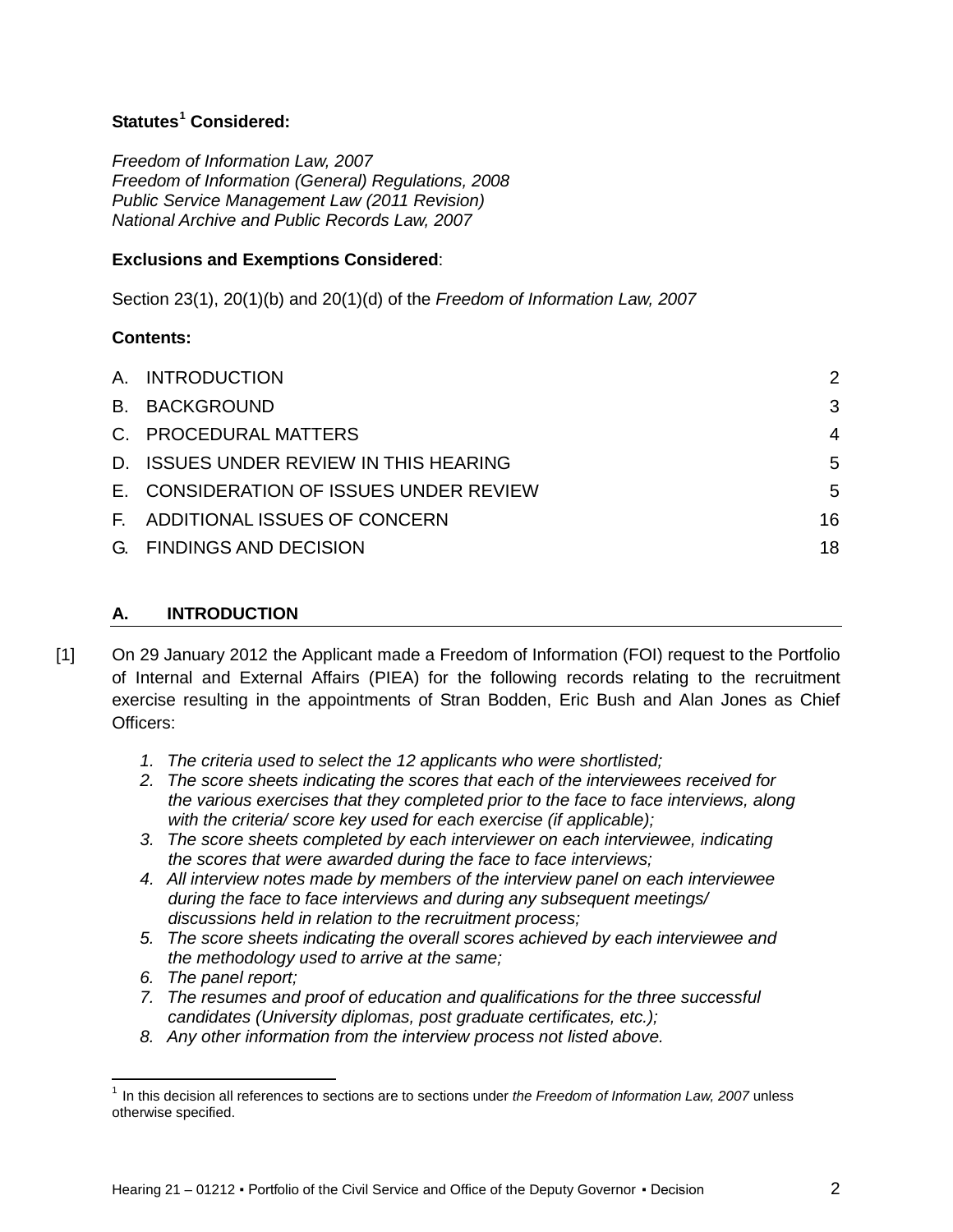- [2] On 30 January 2012 PIEA informed the Applicant that it held no records and was therefore transferring the request to the Portfolio of the Civil Service (PoCS). On 1 March 2012 PoCS responded to the Applicant stating that they had "granted access to the record(s) requested". They provided the Applicant with a list of the selection criteria used to shortlist applicants, a redacted copy of an excel spreadsheet entitled the "Chief Officer Selection Matrix of Results" and a link to a government press release containing "pertinent details" from the resumes of the successful candidates. The Information Manager (IM) also asked the Applicant whether they would accept an unsigned copy of the panel report.
- [3] The Applicant appealed the matter to the Information Commissioner's Office (ICO) on 30 March. The IM, Mr. Ian Fenton, was at the time also the Acting Chief Officer, which removed the possibility of Internal Review, and thus the ICO accepted the Applicant's appeal.
- [4] During the informal resolution process conducted by the ICO on 20 April 2012, PoCS identified further records relying on section 23(1) to redact information within certain records and withhold other records in their entirety. The IM also informed the Applicant that the requested panel report was either in the Office of the Deputy Governor (ODG) or PIEA, and on 24 April 2012 the IM of PoCS transferred the request for the signed panel report back to PIEA.
- [5] As a result, on 27 April 2012 the Applicant clarified and restated the responsive records that were still being sought, and asked for the appeal to proceed to a formal Hearing before the Information Commissioner. The Fact Report prepared by the ICO and confirmed by all Parties state the following as records in dispute in this Hearing:
	- *1. The shortlisting criteria for the recruitment exercise;*
	- *2. An unredacted copy of the "Candidate Evaluation Forms";*
	- *3. Interview notes of each panelist for each interviewee;*
	- *4. Overall score calculation/weighting methodology;*
	- *5. Psychometric test scores;*
	- *6. Successful candidates resumes;*
	- *7. Successful candidates proof of education/qualification;*
	- *8. A signed copy of the Panel Report.*
- [6] Following the commencement of the Hearing, the Deputy Governor advised the ICO that his Office would be dealing with the matter of the panel report. The Applicant was subsequently provided with a redacted copy of an unfinished, unsigned panel report, with which the Applicant was not satisfied. The Commissioner therefore added the Office of the Deputy Governor as a party to the Hearing, with respect to the panel report

# <span id="page-2-0"></span>**B. BACKGROUND**

[7] In January 2012 a recruitment process was carried out to recruit three Chief Officers to vacant positions in the Civil Service. The Acting Deputy Governor asked the Portfolio of the Civil Service to assist in the recruitment process as the organisation with primary responsibility for supporting the Deputy Governor as Head of the Civil Service.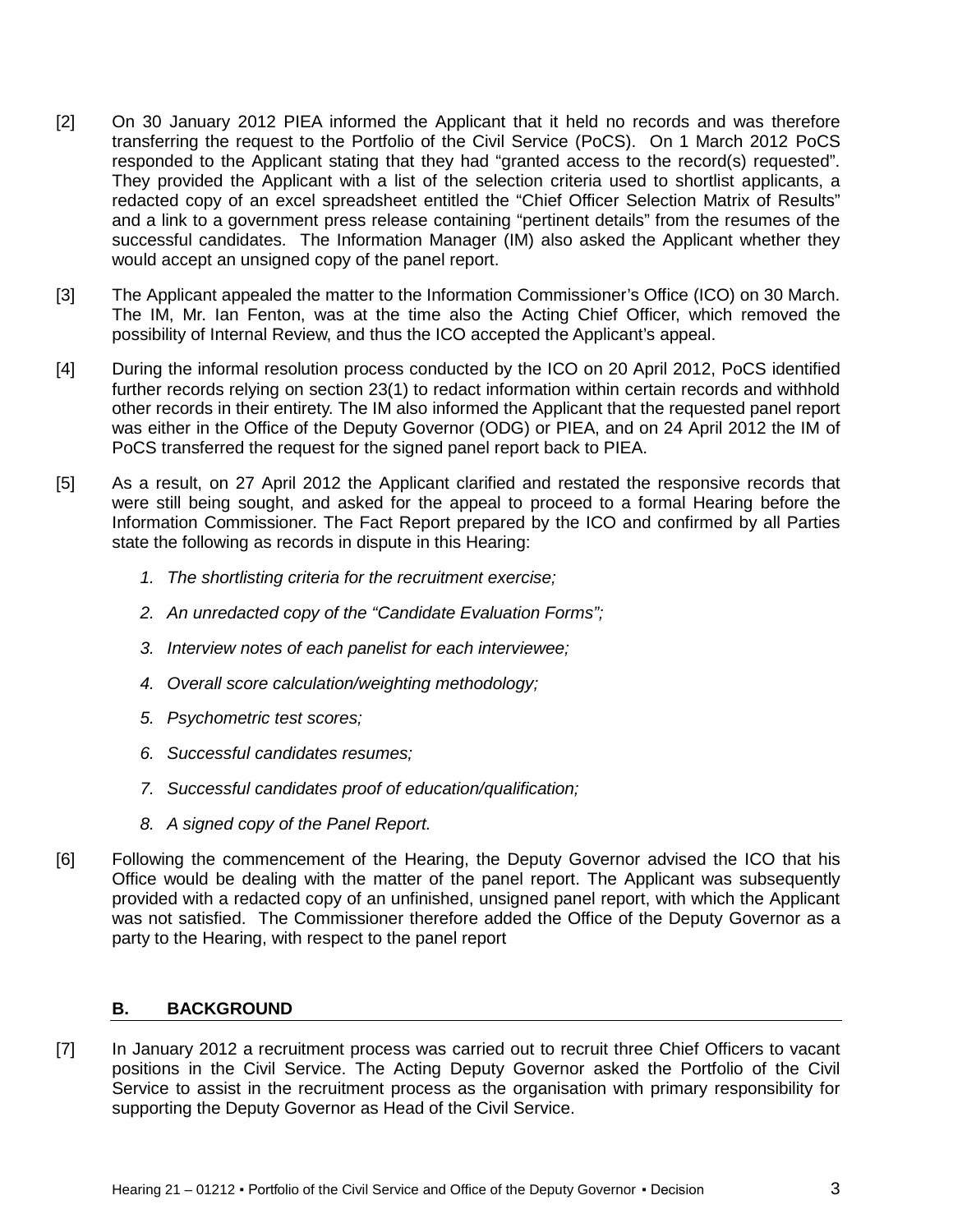- [8] Fifty-two persons applied and twelve were selected for assessment and an interview. Assessments were conducted by PoCS on the  $5<sup>th</sup>$  and  $9<sup>th</sup>$  January 2012. Each assessment included online testing of the shortlisted candidates, and completion of several written tasks of the type typically carried out by Chief Officers.
- [9] Interviews were conducted over three days. The interview panel comprised the then Acting Deputy Governor, the Strategic Advisor, and two persons from the private sector. The Portfolio of the Civil Service provided a note taker. During the interview process, each panel member individually assessed each of the candidates. The resulting scores were then combined with the assessment results and three candidates were selected as Chief Officers namely, Stran Bodden, Eric Bush and Alan Jones. Details of the recruitment process, and a summary of the qualifications and experience of each of the selected candidates were published in a press release.

### <span id="page-3-0"></span>**C. PROCEDURAL MATTERS**

- [10] There were numerous problems with the handling of this request. While PoCS initially insisted that the seven pages of records supplied to the Applicant in the first instance constituted a full response, this is negated by the fact that numerous other responsive records were subsequently identified and provided to the Applicant and subsequently to me in the course of this appeal, and PoCS states in their submission that "some 280 pages of records have now been disclosed to the Applicant".
- [11] As stated above, the ICO accepted the appeal of the Applicant in the absence of an Internal Review (IR) having been conducted, given that the initial decision on the application was made by the Information Manager who was also the Acting Chief Officer at the time. In its submission, PoCS criticizes this approach, citing that the substantive Chief Officer was due back in office shortly and could have carried out an IR. However, in his response the IM did not advise the Applicant of their right to IR, nor of the possibility of an IR being carried out by the substantive Chief Officer. He also neglected to advise the Applicant of their right to appeal to the Information Commissioner, as required under the Law.
- [12] PoCS also suggested that had an IR been conducted, the matter could have been resolved before moving to a Hearing before the Information Commissioner. In this respect, I must point out that at any time during the investigation period which followed, as further documents were being discovered and disclosed, and much discussion took place between the ICO and the Parties, there was ample time for an amicable resolution before moving to a formal Hearing, but this did not occur. An amicable solution is encouraged as a matter of routine procedure by the ICO in the early stages of any appeal, the present one being no exception.
- [13] The passing of parts of the request to and from the public authorities involved, eventually resulting in the Office of the Deputy Governor becoming a party to the Hearing with respect to one document, added to the uncertainty surrounding the existence and whereabouts of some of the records in dispute.
- [14] As a result of the ICO investigation, PoCS has now provided the Applicant with a significant number of responsive records, some in full and some redacted. In their submission for this Hearing, they include many responsive records, citing reasons under the FOI Law for partial or non-disclosure. This is the type of response that should have been provided to the Applicant in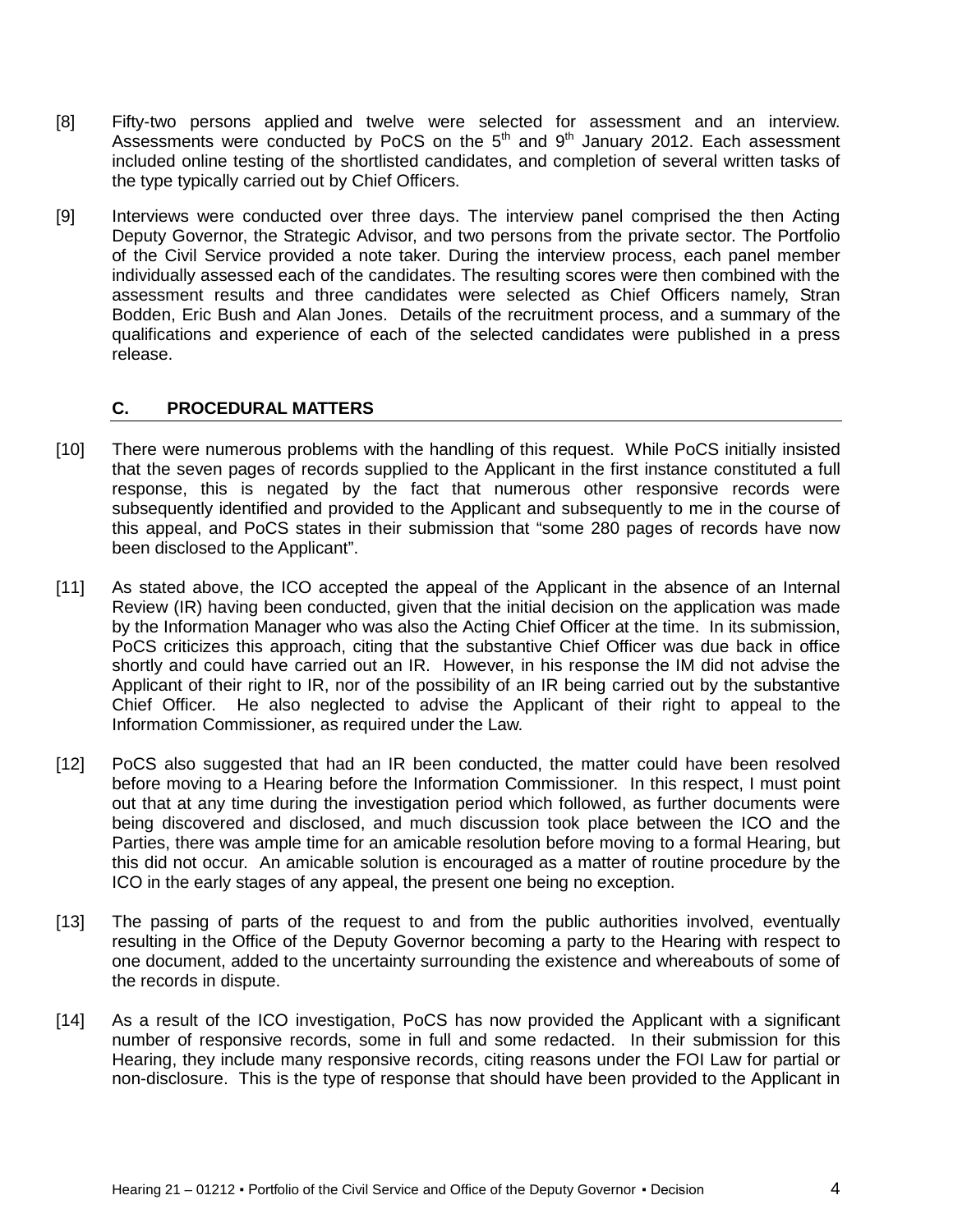the first instance, as mandated by the Law, rather than erroneously insisting that the few responsive records initially provided constituted a full response to the request for records.

[15] In their submission, the Applicant expressed surprise and frustration at the handling of the FOI request by PoCS, and stated:

> *When I submitted my FOI request for substantive records produced during the Chief Officer recruitment exercise back in January 2012 I certainly did not envision that some*  four months later I would find myself as uninformed in many respects as I was at the *outset. Given that the exercise had only just been completed, I naturally assumed that the responsive records would have been on hand and easy to access… .*

- [16] The Applicant listed numerous instances of what in their opinion constitute contraventions of the FOI Law. I will comment further on the way this request was handled later in this Decision, and make recommendations necessary to ensure compliance with the FOI Law with respect to the processing of requests by the public authorities involved.
- [17] In contrast to the preceding process, there were no procedural issues with respect to the Hearing itself, with all submissions and reply submissions being provided on time.
- [18] In their submission and reply submission the Applicant aired various comments and allegations with respect to the recruitment process, to which PoCS responded in their submissions. I have considered these issues as they relate to the handling of the request and the subsequent identification, withholding or redaction of records found to be responsive to the request in accordance with the requirements of the FOI Law. I have also considered my duties under section 39(d) as to whether I am required to refer to the appropriate authorities cases where it appears that an offence has been committed.

#### <span id="page-4-0"></span>**D. ISSUES UNDER REVIEW IN THIS HEARING**

[19] The issue to be decided in this Hearing is:

**Section 23(1)** – Would disclosure of the responsive records involve the unreasonable disclosure of personal information?

# <span id="page-4-1"></span>**E. CONSIDERATION OF ISSUES UNDER REVIEW**

- [20] For each of the eight sets of responsive records in this Hearing, the following questions must be answered:
	- a) Does the record contain personal information of a third party?
	- b) Would disclosure of this information constitute an unreasonable disclosure of personal information as contemplated by section 23 of the FOI Law?
	- c) Does the public interest nonetheless require the disclosure of the information?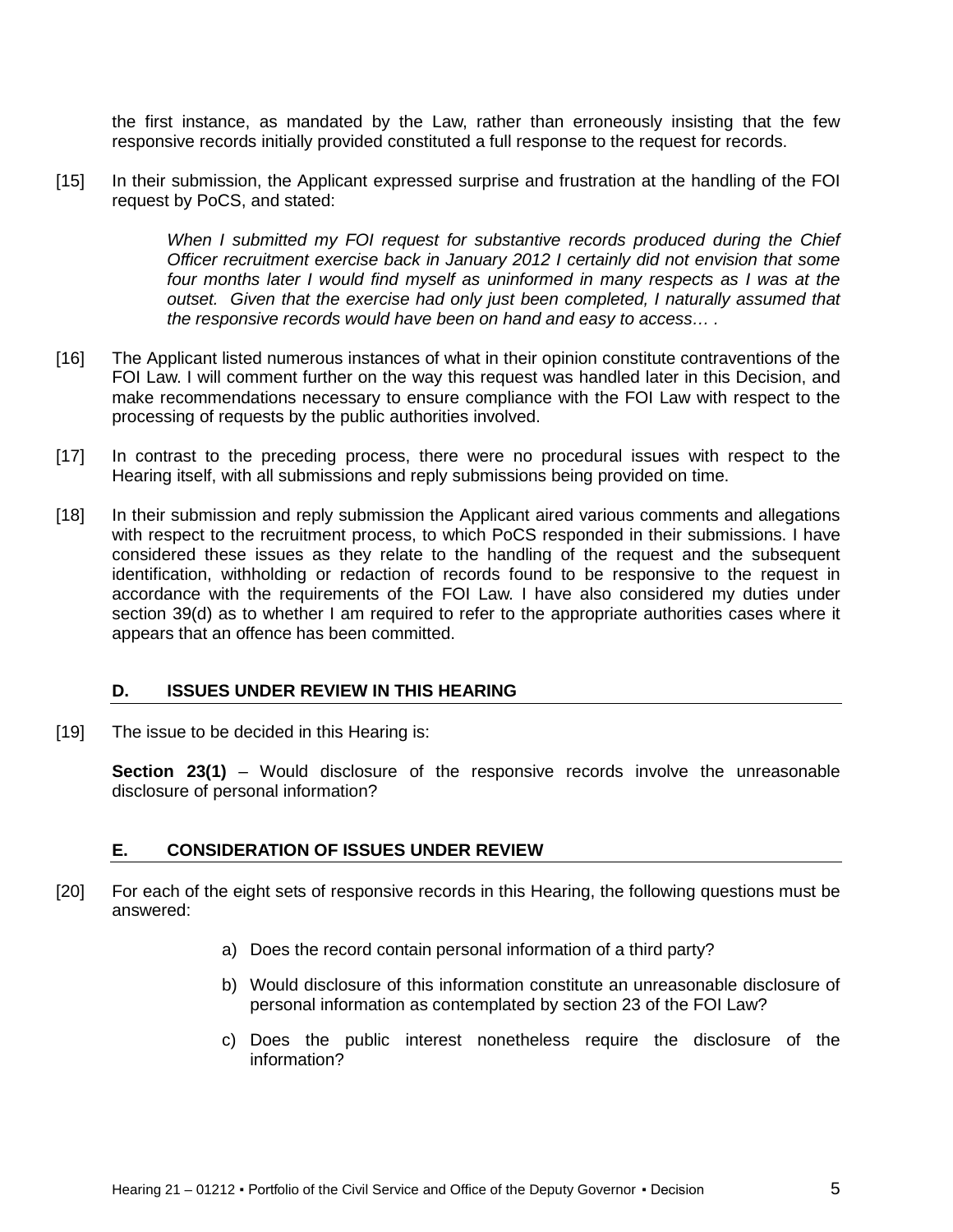# **Responsive Record 1: The shortlisting criteria for the recruitment exercise**

[21] The Applicant was given the following response, considered by the IM to be a full response to this part of the request:

*Selection criteria used to shortlist applicants:*

- *1. Undergraduate degree*
- *2. Five years relevant experience*
- *3. Residency on Island/Caymanian.*
- [22] However, following the commencement of this Hearing, the Office of the Deputy Governor (ODG) provided me with a document entitled "Recruitment of Chief Officer Second Update" dated 7 December 2011 which in fact sets out the shortlisting criteria.
- [23] It is of great concern that this record was not identified and considered as a responsive record in the first instance. Although unsigned, one of the authors of the record is shown as the IM for PoCS, who also attended the meeting on 7 December, so he must have been aware of this record. This omission is very serious and may, at worse, amount to concealment of a record. At best it illustrates a lack of coordination in the handling of the request as well as poor record keeping practices in relation to the recruitment records.
- [24] No arguments were put forward by either PoCS or the ODG with respect to the release of this record. It would be unfair to the Applicant to require a new FOI request for a document that should have been considered some 4 months ago, and I have therefore examined the record and find that it contains no personal information or any other exempt information under the FOI Law except for the names and positions of the unsuccessful candidates, and the name of a potential interviewer.
- [25] As further explained below, the release of personal information of unsuccessful candidates is not reasonable, nor in the public interest, nor is the release of the name of a private individual who was to be approached to serve on the interview panel but subsequently did not do so. In addition, the Applicant states in their submission that they accept that the names of the unsuccessful candidates would have to be redacted.
- [26] **I find that, except for the names and positions of the unsuccessful candidates and the name of a private individual who did not serve on the interview panel, the document entitled "Recruitment of Chief Officer Second Update", dated 7th December, 2011 is not an exempt record under the FOI Law.**

### **Responsive Record 2: An unredacted copy of the completed "Candidate Evaluation Forms"**

[27] The Applicant has now received copies of the candidate evaluation forms for the successful candidates. The names of the panel members were redacted on each form. The Applicant points out that only three forms were provided for Eric Bush, and questions whether one form was withheld or whether it is an oversight. However, in their submission PoCS explains that there were in fact only three interviewers for this candidate. I am satisfied that the 4<sup>th</sup> record referred to by the Applicant therefore does not exist.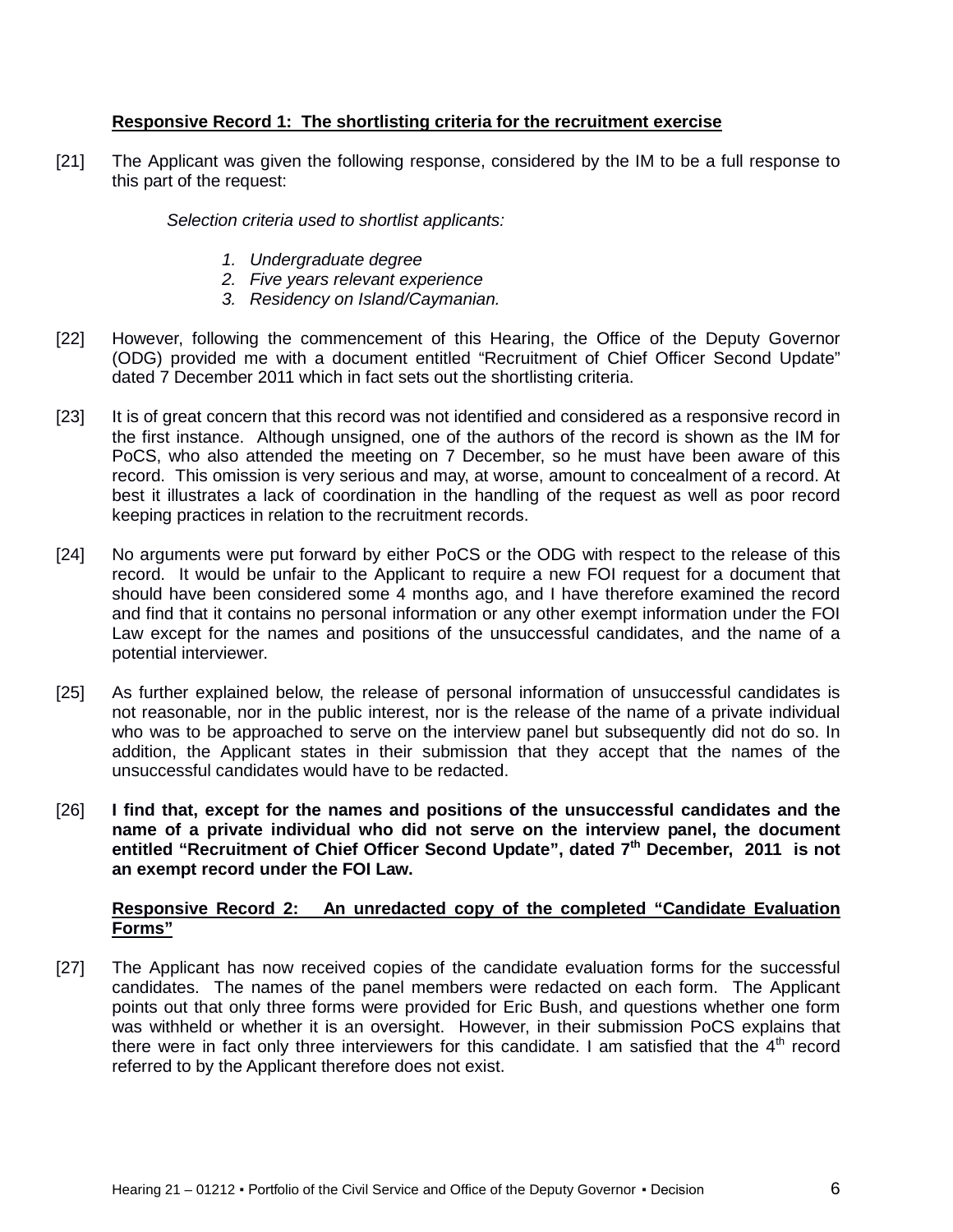- [28] The Applicant notes that not all of the candidate evaluation forms contain notes by the panelists, and that such written comments as exist are all in the same handwriting. The Applicant questions whether there may have been falsification of these records, or whether further records exist that provide the notes of the other panelists. The unredacted copies of these forms provided to me contain no further notes, and I have no reason to believe that these records have been further redacted or falsified in any way, or that further records exist that are responsive to this part of the request.
- [29] PoCS relies on section 23(1) of the Law to redact the names and signatures of the panelists on each form as they consider this to be personal information as defined in regulation 2(a). Section 23 permits a public authority to withhold information if the disclosure of that information would be an unreasonable disclosure of personal information. In assessing whether this exemption has been appropriately applied, I must first determine whether the information is in fact "personal information" as defined in regulation 2 of the *Freedom of Information (General) Regulations 2008* (the Regulations):

*"Personal information" means information or an opinion (including information forming part of a database), whether true or not, and whether recorded in material form or not, about an individual whose identity is apparent, or can reasonable be ascertained, from the information or opinion, including but not limited to-*

- *(a) the individual's name, home address or home telephone number;*
- *(b) the individual's race, national or ethnic origin, colour or religious or political beliefs or associations;*
- *(c) the individual's age, sex, marital status, family status or sexual orientation;*
- *(d) an identifying number, symbol or other particular assigned to the individual;*
- *(e) the individual's fingerprints, other biometric information, blood type, genetic information or inheritable characteristics;*
- *(f) information about the individual's health and health care history, including information about a physical or mental disability;*
- *(g) information about the individual's educational, financial, employment or criminal history; including criminal records where a pardon has been given;*
- *(h) anyone else's opinions about the individual; or*
- *(i) the individual's personal views or opinions, except if they are about someone else;*

*but does not include-*

- *(i) where the individual occupies or has occupied a position in a public authority, the name of the individual or information relating to the position or its functions or the terms upon and subject to which the individual occupies or occupied that position, or anything written or recorded in any form by the individual in the course of and for the purpose of the performance of those functions;*
- *(ii) where the individual is or was providing a service for a public authority under a contract for services, the name of the individual or information relating to the service or the terms of the contract or anything written or rec-*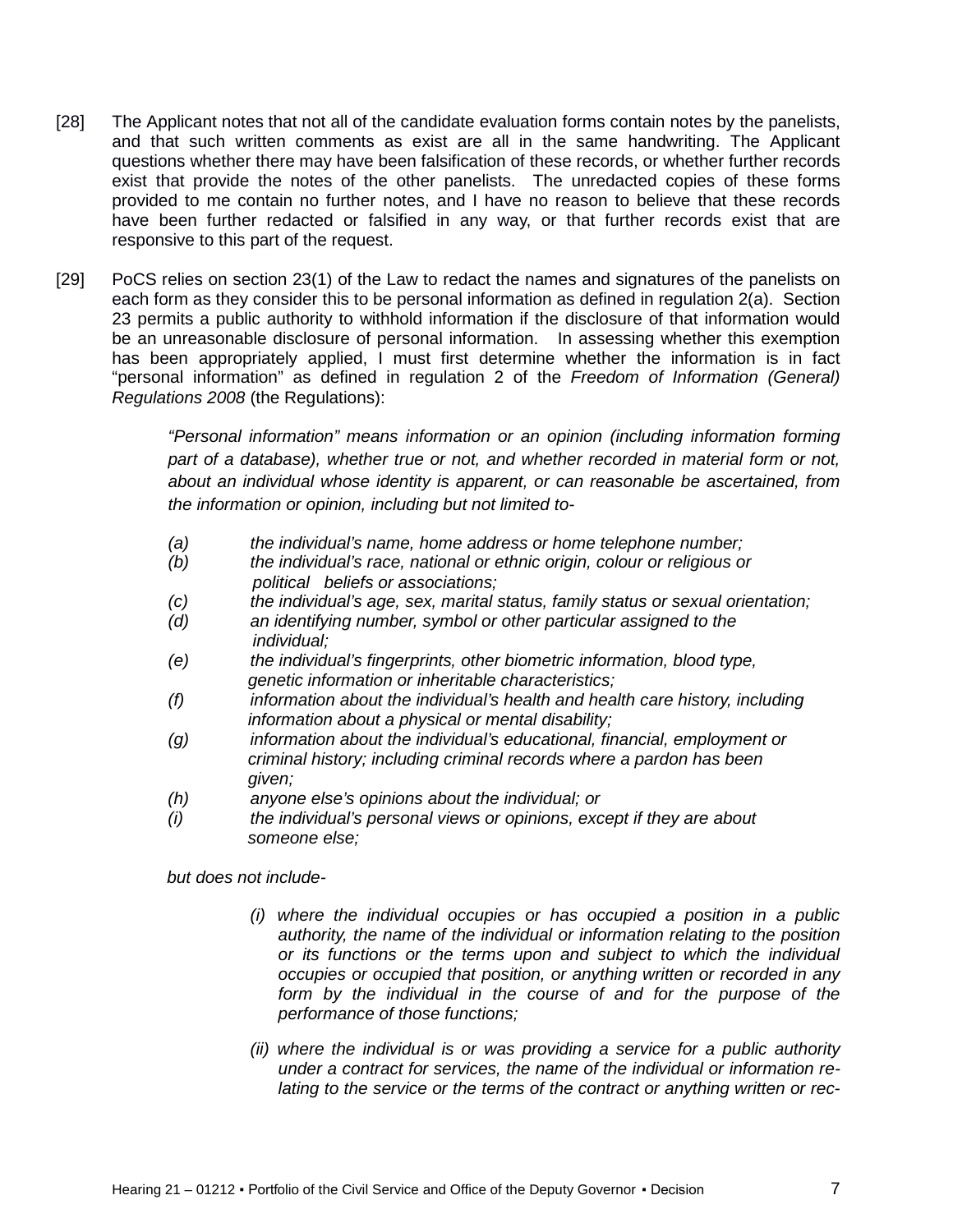*orded in any form by the individual in the course of and for the purposes of the provision of the service; or* 

- *(iii) the views or opinions of the individual in relation to a public authority, the staff of a public authority or the business or the performance of the functions of a public authority.*
- [30] The arguments presented by PoCS with respect to personal information contained in the responsive record are fundamentally flawed, as they fail to consider the entire definition of "personal information" and rely solely on points (a) to (i). Personal information means the information set out in (a) to (i) above, but does not pertain where the individual falls into the categories set out in the subsequent points (i), (ii) or (iii).

#### [31] **I find that the names of the panelists (interviewers) are excluded from being personal information under (i), (ii) and (iii) as they are either public servants, providing a service for a public authority, or giving their views on the business or the performance of the public authority.**

- [32] There is therefore no need to consider whether disclosure would be unreasonable, nor the public interest in disclosure, as the names of the panelists are not personal information that it would be unreasonable to disclose.
- [33] Later in their submission PoCS gives "further reasons for non-disclosure". Although they state that they are relying solely on section 23 (the personal information exemption) they continue to argue further exemptions that may limit the full disclosure of some of the responsive records. This is another illustration of the procedural deficiencies in the handling of this request. At the point of providing or not providing records to the Applicant, relevant exemptions should have been properly considered, and the Applicant advised of the exemptions that were being applied. Even in the submissions for the Hearing these exemptions were not effectively argued. However, the Applicant has seen these comments, and has had a chance to respond. I believe it is fair then that I briefly consider these additional exemptions.
- [34] The further exemptions that I will consider are:
	- *20. (1) A record is exempt from disclosure if- …*
		- *(b) its disclosure would, or would be likely to, inhibit the free and frank exchange of views for the purpose of deliberation;*

and

- *(d) its disclosure would otherwise prejudice, or would be likely to prejudice, the effective conduct of public affairs.*
- [35] If the above records were disclosed in full, it would reveal the comments and scores that each individual panelist gave for each successful candidate. Both Public Authorities have argued that it would be detrimental to the interview process in general should this information be disclosed.
- [36] The ODG submits that:

*…we have started the practice of involving members of the private sector in our senior recruitment exercise and we believe this desirable practice would be compromised if comments and scorings for the members of the panel were disclosed, as it is likely that*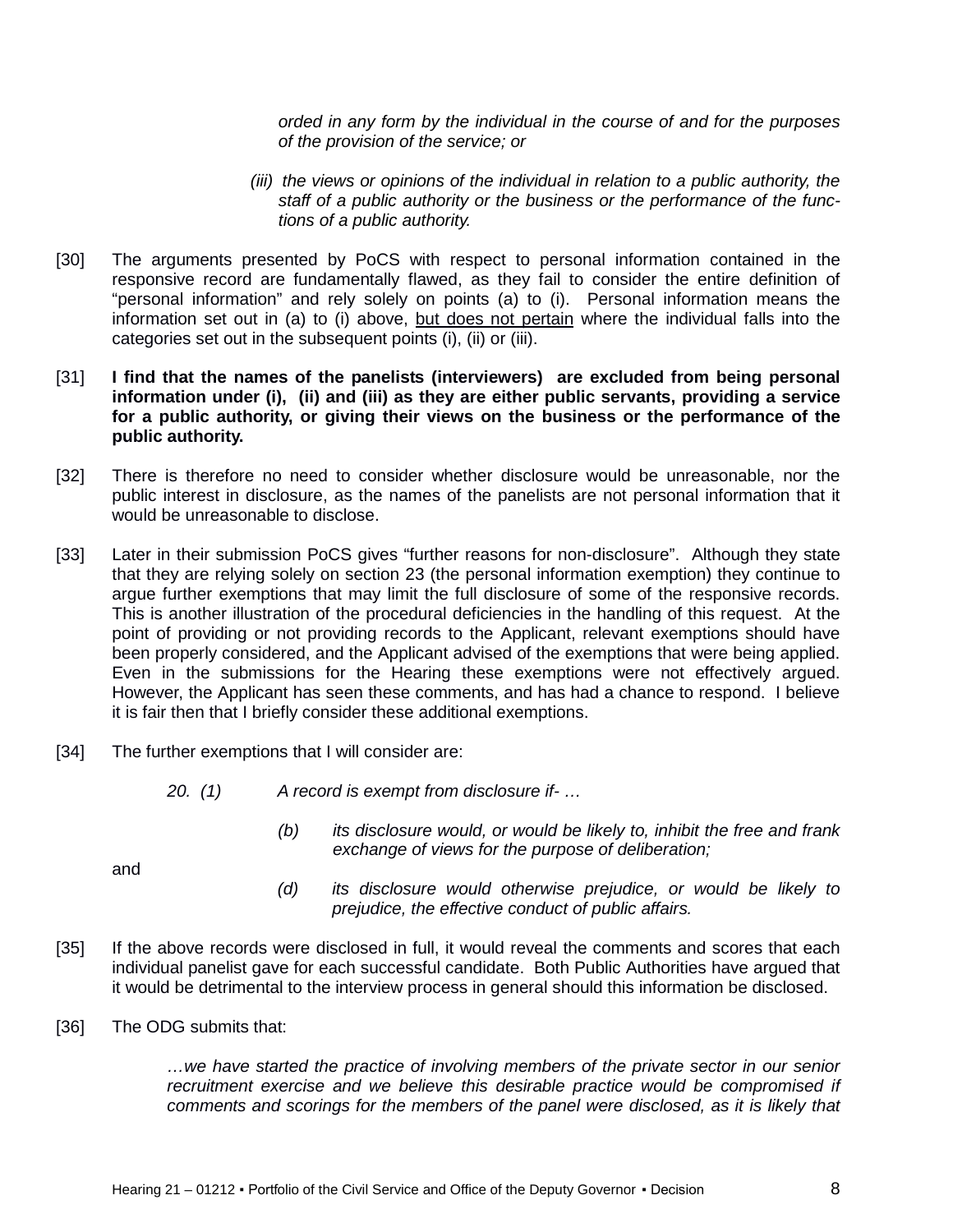*the private sector would not want any future involvement with government recruitment exercises if this was permitted to occur.*

- [37] PoCS essentially argues the same thing, as well as that the forms can be considered a part of the deliberation process, which would therefore engage the exemption found in 20(1)(b) above.
- [38] The Applicant refutes this line of reasoning, and feels that interviewers for such a high-level recruitment process would be willing to disclose their comments which would demonstrate their commitment to transparency, accountability and best practice.
- [39] In my Hearing Decision 9–02210, I set out in some detail the factors that I take into account when considering the application of section 20(1)(b). As stated there, this exemption intends to protect against disclosures which would result, with a certain degree of probability, in restraining the unimpeded, open and honest exchange of views expressed for the purpose of evaluating competing arguments or considerations with a view to making a decision.
- [40] In my view, the scoring of each candidate, and the discussions that go into each panelist's score, forms an integral part of the deliberation during the recruitment process. The scores therefore relate to views frankly and freely expressed by the panelist for the purpose of deliberation. There is also a good probability that the disclosure of this information would restrain the unimpeded, open and honest exchange of views by the panelists in the future, and therefore the exemption in 20(1)(b) applies.
- [41] It follows that if the interview process is so restricted, it would prejudice the effective conduct of the process and therefore section 20(1)(d) is also engaged.
- [42] **As it relates to the unredacted copy of the score sheets completed by each interviewer on each successful candidate, I find that both sections 20(1)(b) and 20(1)(d) apply to the names of each interviewer. I agree with the Public Authorities that the disclosure of what amounts to deliberations of the panel would likely inhibit the free and frank exchange of views of future interview panels, and would prejudice the effective conduct of the recruitment exercise as a whole.**
- [43] Pursuant to section 26, notwithstanding that the responsive record falls within section 20(b) and/or (d), access shall still be granted if such access would nevertheless be in the public interest.

#### **Public Interest Test**

[44] The public interest is defined in regulation 2 as follows:

"public interest" means but is not limited to things that may or tend to-

- (a) promote greater public understanding of the processes or decisions of public authorities;
- (b) provide reasons for decisions taken by Government;
- (c) promote the accountability of and within Government;
- (d) promote accountability for public expenditure or the more effective use of public funds;
- (e) facilitate public participation in decision making by the Government;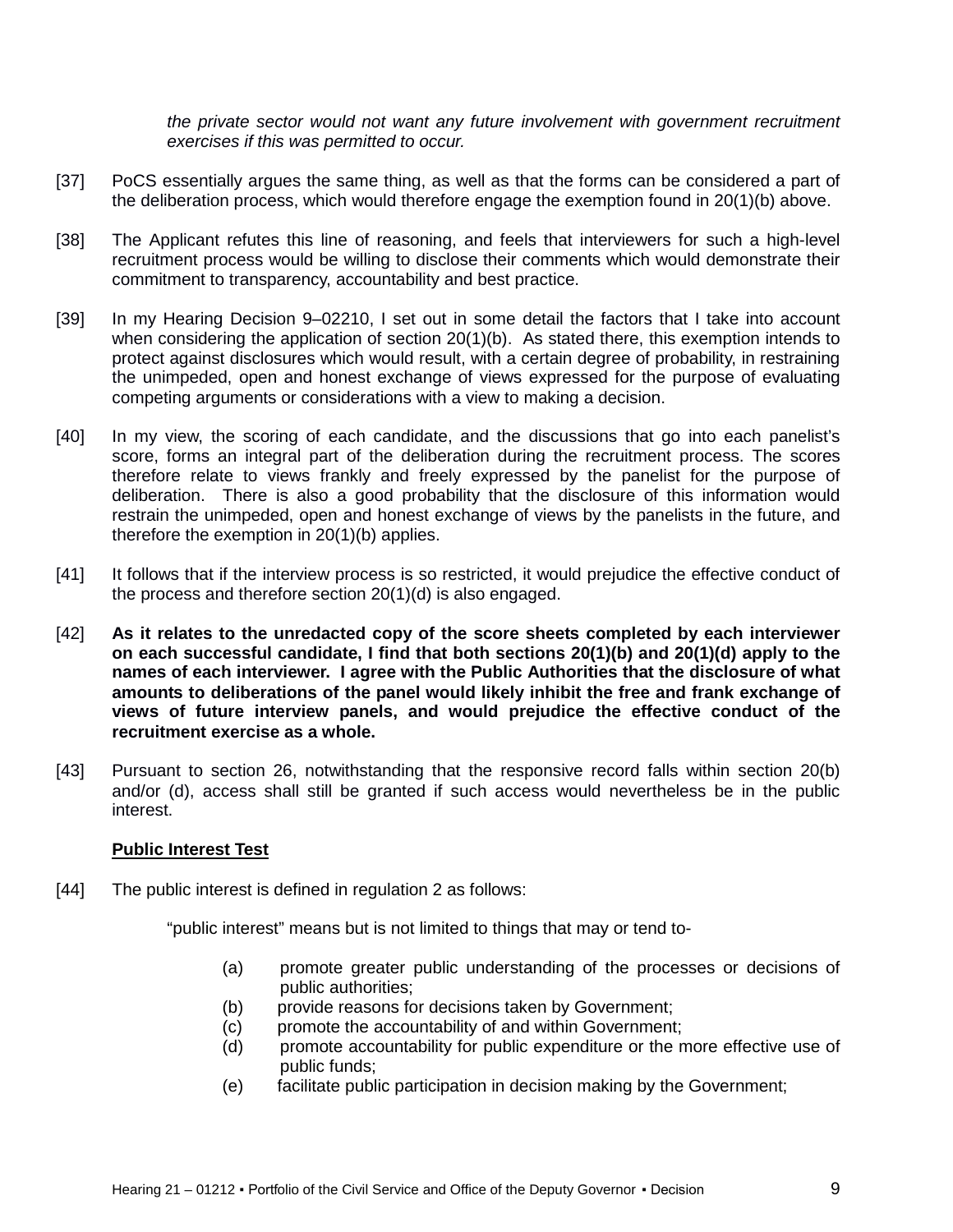- (f) improve the quality of services provided by Government and the responsiveness of Government to the needs of the public or of any section of the public;
- (h) [sic] deter or reveal wrongdoing or maladministration;
- (i) reveal information relating to the health and safety of the public, or the quality of the environment or heritage sites, or measures to protect any of those matters; or
- (j) reveal untrue, incomplete or misleading information or acts of a public authority.
- [45] Section 4 also clarifies that the general right of access is balanced against the public interest in exempting from disclosure certain types of information.
- [46] Furthermore, section 6(5) provides that:

*(5) Where the factors in favour of disclosure and those favouring nondisclosure are equal, the doubt shall be resolved in favour of disclosure but subject to the public interest test prescribed under section 26.*

- [47] In their submissions the Public Authorities make their representations with respect to the public interest test as it relates to the disclosure of personal information in the various records wholly or partially withheld but not in relation to the additional exemptions considered here. As I have found that the records being considered in this section, that is, unredacted copies of the candidate evaluation forms for the successful candidates, do not contain personal information, these arguments are not applicable. However, in the course of their discourse, the Public Authorities do mention public interest factors that also relate to sections 20(1)(b) and (d) and I have undertaken to extricate these arguments from their general submission. In the same vein, the Applicant refers to the public interest throughout their submissions, and I have taken all these views into consideration.
- [48] Full disclosure of the responsive records cited above would no doubt serve to promote greater public understanding of the processes or decisions of public authorities, provide reasons for decisions taken by Government, and promote the accountability of, and within Government. It would also deter or reveal wrongdoing or maladministration in the recruitment process. However, full disclosure would also be likely to have an adverse effect on the effective conduct of the affairs of the Public Authorities, in that it would be difficult for panelists to have and record free and frank discussions in future. I believe that on balance, what has already been disclosed to the Applicant, along with the additional records being ordered disclosed in this Hearing, will be sufficient for a determination as to the proper carrying out of this interview process to be made, without the further disclosure of the record being considered here.
- [49] **I find that the arguments in favour of redacting the names of the panelists from each candidate evaluation form outweigh the arguments in favour of full disclosure, and it would therefore not be in the public interest to disclose the parts of this record that have been redacted. I therefore uphold the decision of PoCS to redact this information.**

#### **Responsive Record 3: Interview notes of each panelist for each interviewee**

[50] The Applicant has been given 5 pages of interview notes taken by one panelist, with interviewee names redacted, but the bulk of the response to this part of the request takes the form of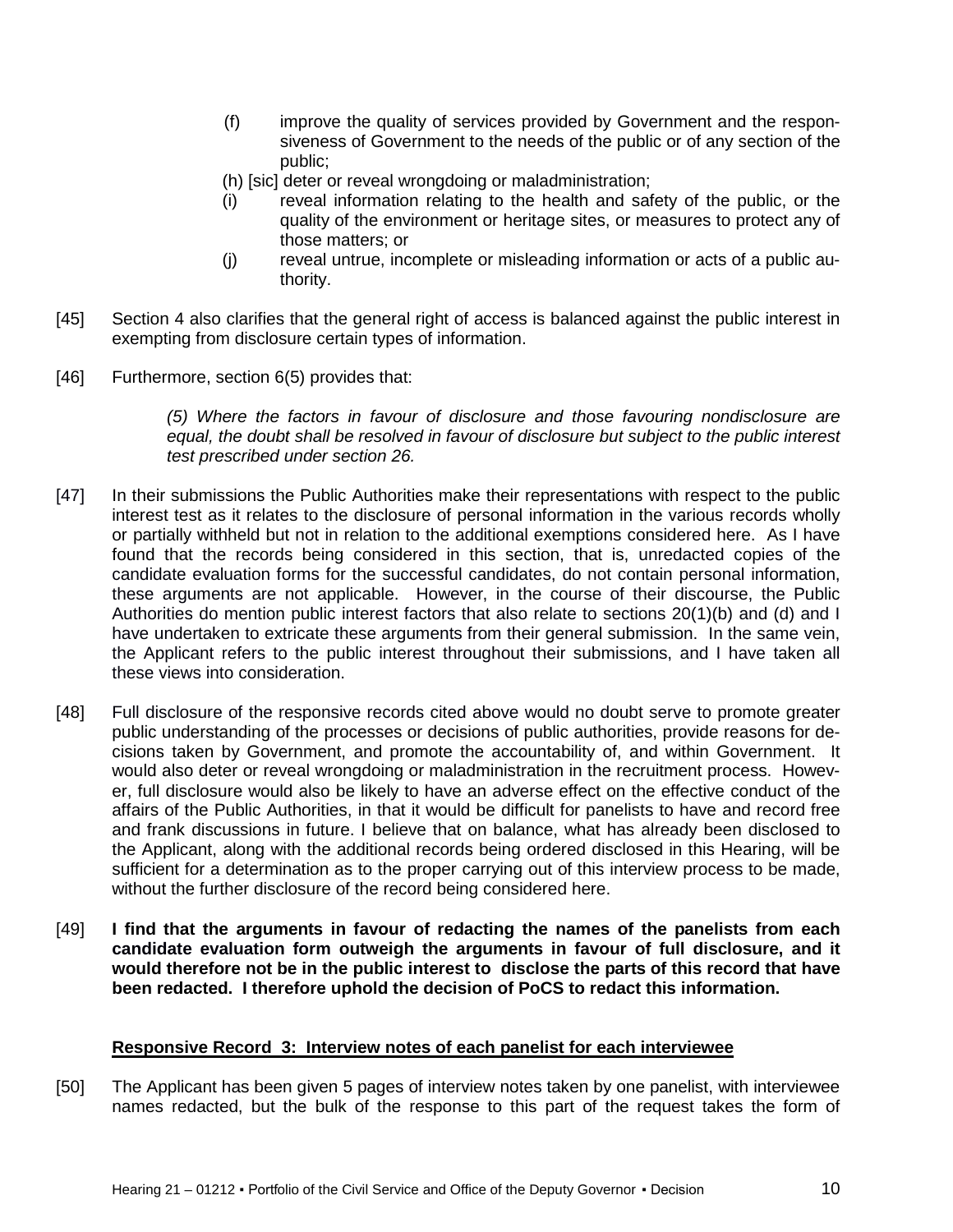interview notes taken by the note taker during the exercise. The Applicant has received the note taker's notes with the names of the unsuccessful candidates redacted. The redacted names have been given numbers to enable the Applicant to reference back to the overall matrix provided originally. Copies of notes taken by other panelists have not been provided, and I have no reason to believe that they exist, or are held by PoCS. Given the score sheets competed by the panelists, and the presence of a note taker, it is plausible that the other panelists did not take further notes.

[51] **For reasons already stated in the consideration of the previous record above, I support the decision of PoCS to redact the names of the individual panelists and unsuccessful candidates. The Applicant has already accepted that the names of the unsuccessful candidates will not be disclosed.**

### **Responsive Record 4: Overall score calculation/weighing methodology**

- [52] These records pertain to the score sheets indicating the overall scores achieved by each candidate and the calculation/weighing used to arrive at the same. The Applicant has received the score sheets, with the candidates and panelists listed by number only. With respect to disclosing the names of each successful candidate, the Applicant has already been provided, in the draft panel report, with information which would enable the identification of what score relates to what successful candidate.
- [53] With respect to each individual panelist's score for each candidate, the Applicant submits that "in the light of the public interest and in the spirit of transparency it was my expectation that the names of the Panel Members would have been provided …". The Applicant expresses concern that there may have been room for bias, an allegation which PoCS robustly refutes. Again, I must stress that the purpose of this Hearing is to allow me to rule on the disclosure of responsive records and ancillary issues, and not to form an opinion of the conduct of the recruitment exercise.
- [54] For reasons stated in my consideration of Responsive Record 2 above, I do not accept that each individual panel member's score for each candidate constitutes personal information. I do find however, that disclosure of these scores would inhibit the free and frank exchange of views for the purpose of deliberation, and would also potentially compromise the interview process to the extent that the effective conduct of public affairs (conducting interviews) would be prejudiced.
- [55] I would like to comment specifically on a point raised by both the ODG and PoCS. Both refer to the potential for private sector interviewers being deterred from involvement in interviews should the individual scores be released. I point out that the individual scores recorded by the public sector interviewers involved in a hiring exercise deserve equal protection under the FOI Law and should also not be disclosed.
- [56] The chart provided to the Applicant shows numbers between one and four being awarded to each candidate for the various tests and subject areas. In addition, weights are applied to each subject area. No separate record has been provided which speaks to the ratings or a weighting methodology. However, paragraphs 3 and 4 of a record supplied to me during the course of the Hearing, entitled "Recruitment of Chief Officer Fourth Update", prepared by the Strategic Advisor, and dated 3 January 2012, is responsive to this part of the request. This record should have been identified as a responsive record from the start. I have considered this record and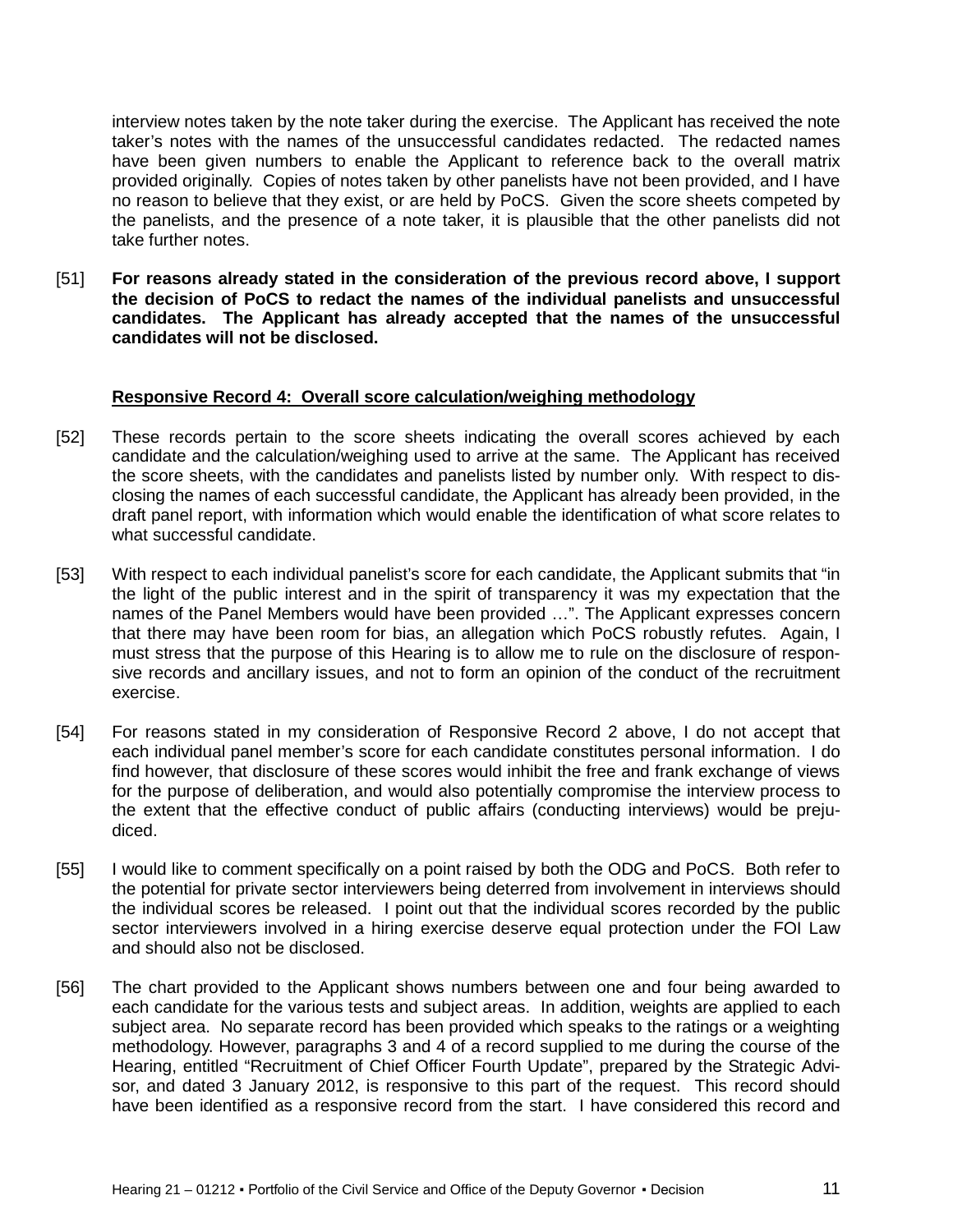determined that paragraphs 3 and 4 should be disclosed. In this instance, I am not considering the remainder of the document as it is not responsive to the request.

- [57] **I find that paragraphs 3 and 4 of the record entitled "Recruitment of Chief Officer Fourth Update", dated 3 January 2012, is responsive to the request and not subject to an exemption under the Law.**
- [58] **I find that the information redacted from the overall score calculation chart provided to the Applicant is exempt under section 23(1), section 20(1) (b) and 20 (1)(d).**

#### **Responsive Record 5: Psychometric test scores**

- [59] The first set of records that I am considering responsive to this part of the request is not each candidate's psychometric individual report, but the actual test scores, since this is what the Applicant asked for. These scores are found in the "Assessment Summary" section of each individual report.
- [60] The second set of records is contained in the Learning Agility Assessment Results, pages 3 and 4 which set out "Overall Results – Reference Group" and "Overall Results – Candidates".
- [61] The "Overall Results Reference Group" chart contains no personal information. The "Overall Results – Candidates" contain personal information which, as argued below, it would be unreasonable to disclose if the identity of the individual is disclosed.
- [62] With respect to the unsuccessful candidates it is evident, and has already been accepted by the Applicant, that their identity and rankings are personal information which should not be disclosed. I maintain that it is in a private capacity that these candidates applied, and as they were not hired, all the information on each one held by the Public Authorities has no bearing on Government activity. With respect to the public interest in disclosure, I find that none of the factors set out in the Regulations apply to the records of the unsuccessful candidates, and I find no other factors to support disclosure in the public interest. It is therefore not in the public interest to disclose the personal information of the unsuccessful candidates found in these responsive records.
- [63] With respect to the successful candidates, the individual scores in each test as contained in the "Assessment Summary" and in the "Overall Results – Candidates" chart, are in the same way personal information. The scores relate to a technical scoring and rating of each candidate that forms a part of the overall recruitment exercise. I find that it would be unreasonable to disclose these individual scores as they contain detailed opinions and information on each candidate, above and beyond what is directly relevant to the performance of their duties as public officers. The panelists were charged with the responsibility of considering these scores and other factors and making a choice as to the most suitable candidate. While it is essential for the public to be assured that the exercise was carried out in a proper manner, I do not find that the disclosure of these specific scores would assist with this assessment.
- [64] However, if the names of the candidates are redacted from these records, the information is no longer "about an individual whose identity is apparent, or can reasonably be ascertained" as per the definition of personal information in the Regulations.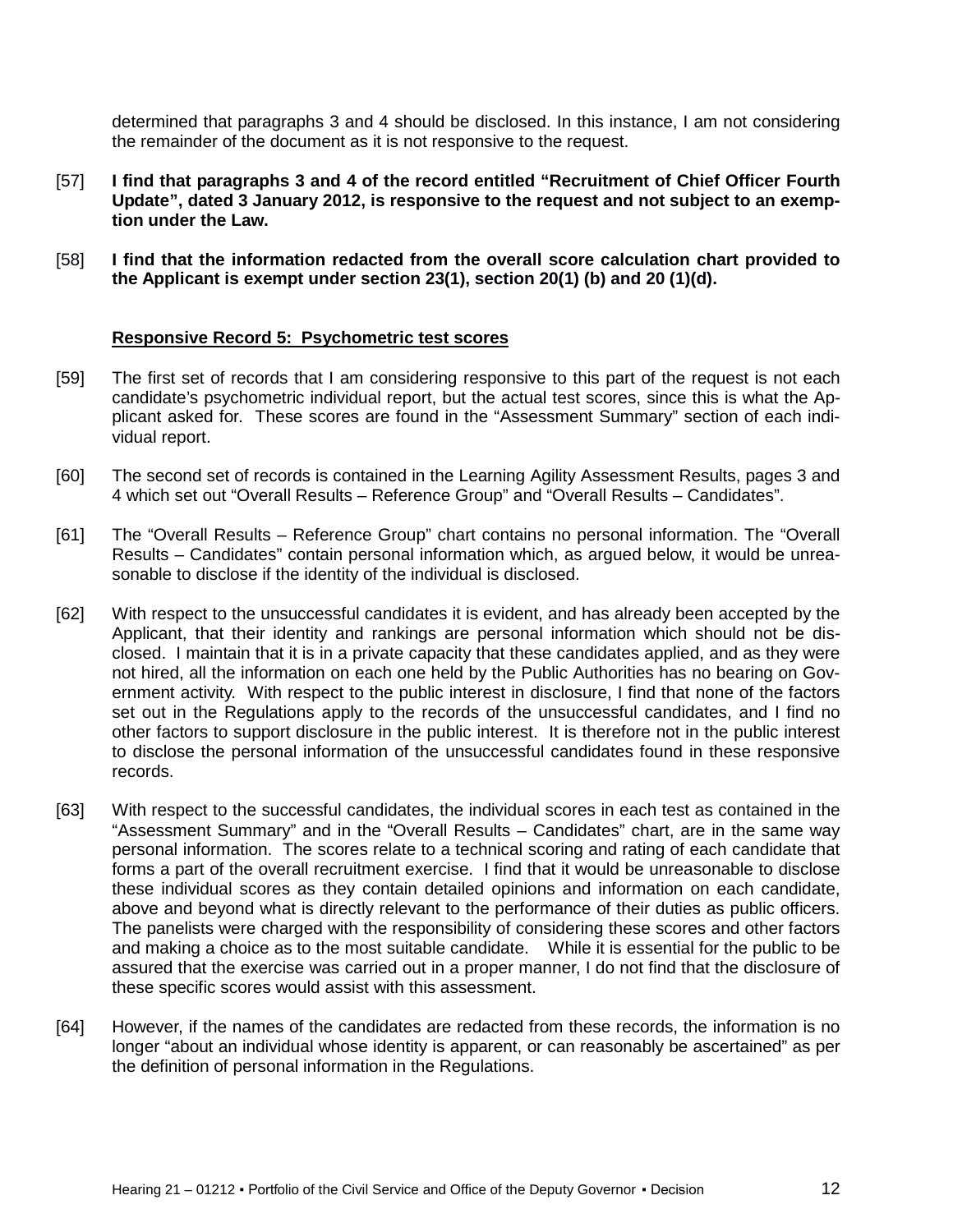[65] **I find that the "Overall Results – Reference Group" chart does not contain personal information and is not an exempt record. The "Assessment Summary" section of each candidate's psychometric individual report, and the "Overall Results – Candidates" chart contains personal information which would be unreasonable, and not in the public interest to disclose. However, once the names of the candidates are redacted, the remaining information is no longer personal information.**

#### **Responsive Record 6: Successful candidates resumes and 7: Successful candidates proof of education/qualification**

- [66] In response to the initial request for the above records, the Applicant was directed to the Government website which contains a press release on the appointment of the Chief Officers. The Applicant was advised that they could find "pertinent details from [the Chief Officers'] resumes, qualifications, experience etc." on this web page, which was already in the public domain. The Applicant has submitted that "this is not an acceptable substitute for the records requested".
- [67] The resumes of two of the successful candidates are contained in the standard Government application forms, while the third candidate refers to a separate resume attached to his form. All have provided copies of their various degrees and qualifications.
- [68] PoCS argues that the resumes and proof of qualification for the three successful candidates is personal information of a third party by virtue of regulation 2 (g). Again, the IM has failed to apply sub section (i) which stipulates that (g) does not apply to personal information relating to the position or its functions when the individual occupies or has occupied a position in a public authority.
- [69] All three successful applicants held senior positions in the Civil Service at the time they applied for the position of Chief Officer. Pursuant to sub section (i), it is my opinion that most of the information found in the resumes and proof of education/qualification of the successful applicants is not personal information as defined in the Regulations, and should be disclosed, with the home addresses and other information not relevant to the positions they then held redacted.
- [70] Application forms contain a "Personal Statement" from each candidate, which asks the candidate to "explain why you are applying and how you met the requirements set out in the job description". As this information does not relate to the position held by the candidate (at the time of the application for the post), I consider this to be captured by the definition of personal information.
- [71] However, given that these candidates now hold the positions that their statements refer to, I do not believe that it would be unreasonable to disclose these statements.
- [72] **I find that the resumes (as found in the application forms) and proof of education/qualifications of the successful candidates are not exempt under section 23(1), except for the home addresses and other information not relevant to their positions in Government. I find that information provided in the "Personal Statement" section of the application forms is personal information that it would not be unreasonable to disclose.**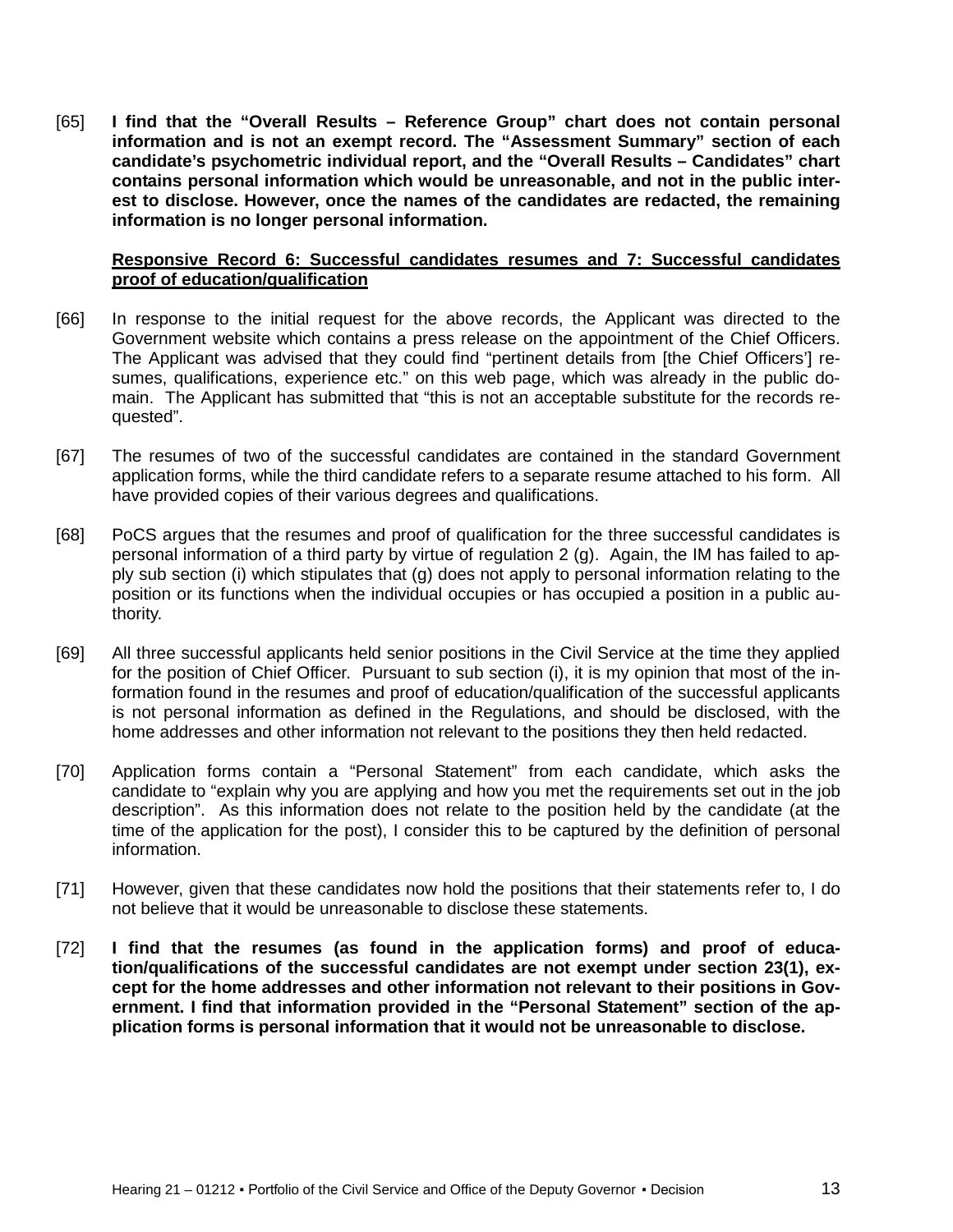### **Responsive Record 8: A signed copy of the Panel Report**

- [73] This record was not provided to the Applicant in response to the initial request on 1 March. The IM advised that he was in possession of "an electronic copy of the panel report, but not the original signed one", and inquired if this was sufficient. The Applicant did not respond to this offer, and PoCS maintains that they considered the request to have been dealt with in full. They submit that "Reasonable access was provided to the relevant record pursuant to section 10(1) of the Freedom of Information Law 2007, the public authority thereby discharging its duty under the Law." However, subsequently, during the investigation of the appeal by the ICO, PoCS determined that they did not hold the record, and transferred this part of the request back to the Portfolio of Internal and External Affairs.
- [74] On 7 May the Office of the Deputy Governor responded, having accepted the transfer of the request instead of PIEA, and provided the Applicant with an unfinished, unsigned panel report. In their submission they confirm that they provided the Applicant with "a draft document developed as part of the deliberations of the panel, however it was never completed." They also state that "on 22<sup>nd</sup> May, 2012, I sent a letter to ... the applicant, clarifying the point that there was no signed copy of the interview report... ."
- [75] The Applicant questions the non-existence of a signed panel report, and states:

*The Panel Report … was not provided and Mr. Fenton made reference to the fact that he*  was unable to locate a copy of the signed one. I find this disturbing as the [recruitment] exercise had only just been completed and as per best practices in HR, the appointments should not have been made prior to the signing of the Panel Report by all *panelist involved.*

[76] With respect to the question of whether reasonable access to this record has been provided, the Applicant furthermore states:

> *Having ascertained that a number of critical records were missing from PoCS's response to my FOI request, I determined that it would have been a waste of time to pursue the matter with them any further, as it was evident that my request was not being taken seriously. For Mr. Fenton to say that "reasonable access" was provided to the Panel Report is ridiculous as anyone with sense would know that an unsigned report of this nature carries no validity whatsoever. This only heightened my suspicion at the time, as my first thought was: "There is no way they could have gotten to the appointment stage without a signed Panel Report so what are they trying to pull? This lack of transparency*  led me to determine that the involvement of the ICO at this juncture was critical in order *for my request to be handled in accordance with the Law.*

- [77] The Applicant is not satisfied with a redacted copy of the unsigned panel report, and is requesting a full copy of the signed document.
- [78] Surprisingly, PoCS submits that:

*There is no statutory requirement that the panel is mandated to prepare a panel report. However, a draft panel report having been prepared, there is no statutory requirement that same must be signed. Consequently no adverse inference ought to be drawn from the fact that the draft report was not signed. The ultimate decision is within the discretion of the [Head of the Civil Service].*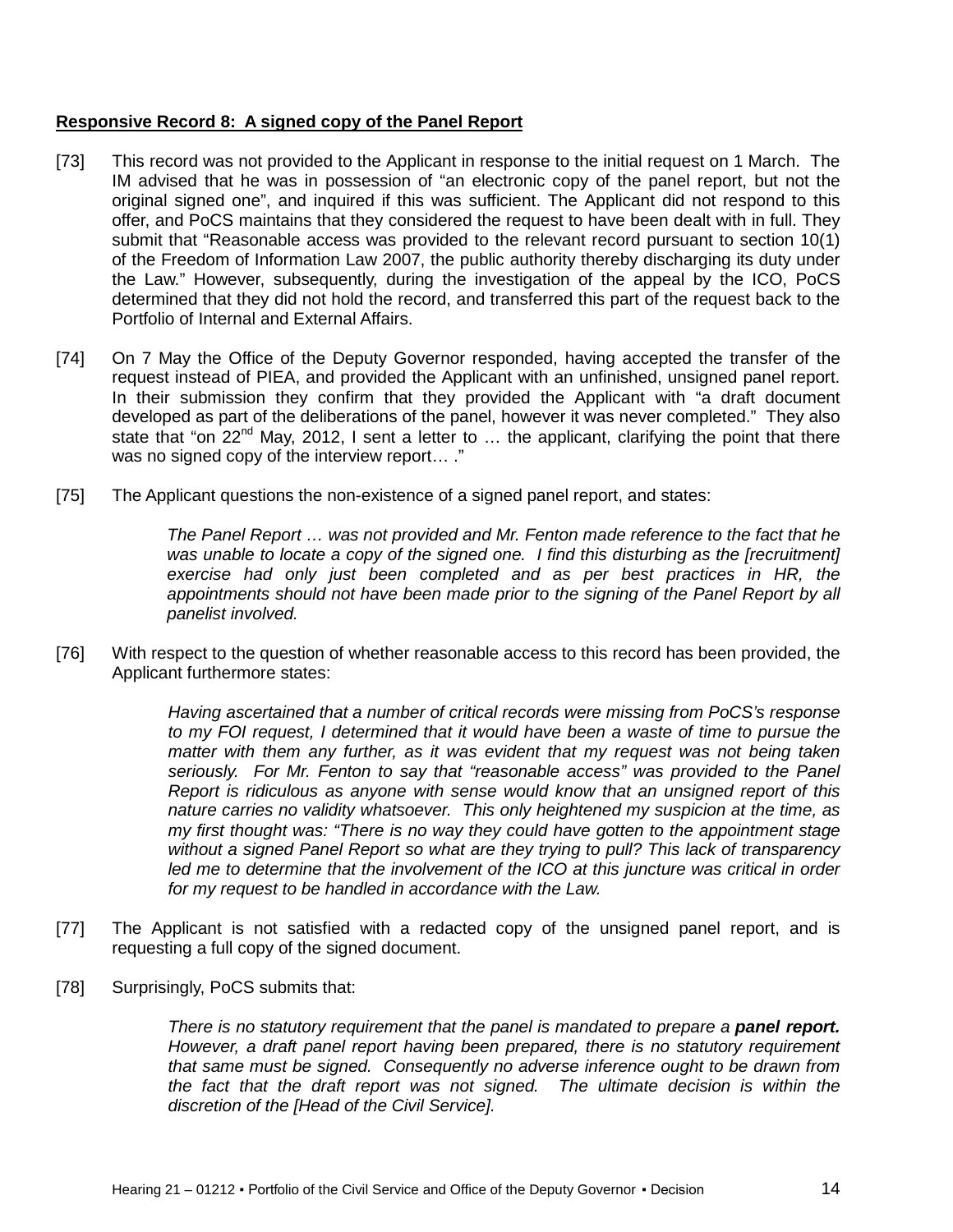- [79] **Given the above, although best practices would dictate that a panel report be completed and signed, I am satisfied that there is no completed signed copy, and am therefore ruling on the redactions made to the unsigned report.**
- [80] Dates of Birth have been redacted for the three successful applicants. The Applicant has accepted this redaction so it is not further considered.
- [81] Regarding the sentence prior to "Overall Learning Agility" and the entire "Overall Learning Agility" section, the ODG states that the redacted information *"is clearly personal information and that it would be unreasonable to disclose same and further the public interest test does not outweigh the exemption in Section 23 of the Freedom of Information Law*". They do not argue further.
- [82] The ODG does not actually plead the exemption in section 20(1)(d) which exempts a record if its disclosure would prejudice, or would be likely to prejudice, the effective conduct of public affairs. However, they in effect argue this when they state: "*We are greatly concerned that if this type of personal information is released, it will prejudice further recruitment exercises in terms of using psychometric tests"*. They express concern that private sector panel members may be deterred from participating in government interviews by the disclosure of unredacted panel reports.
- [83] The Applicant submits that:

*A typical panel report does not document every comment made by every panelist about*  each applicant. Rather, it provides a summary of each candidate's performance during *the recruitment/interview process and in the conclusion, the deliberative process that was used to select the best candidate(s) is described clearly so that it is evident how the final decision(s) regarding which candidate(s) to appoint was arrived at.*

*If a panelist participates in this deliberative process in a professional and objective manner that is in-keeping with best practices in HR, I cannot envision why they would hesitate to have this made public, as surely this is a testament to their professionalism and integrity.* 

- [84] The information on each successful candidate contained in the sentences prior to each "Overall Learning Agility" section, as well as the entire Overall Learning Agility section itself, which has been redacted on the copies provided to the Applicant, clearly is information or an opinion about an individual whose identity is apparent, as per sections (a) and (h) in the definition of personal information. This information contains the name of each successful candidate, the panel's opinion about them, and a summary of their overall learning agility. I do not find that the exclusions in (i), (ii) or (iii) of the definition apply. The tests were administered and the opinions of the panel stated in the process of the recruitment exercise. These results and opinions do not relate to the positions then held by the successful candidates. In this context, the individuals were not providing a service to a public authority, nor does the information contain the views or opinions of the individual in relation to a public authority.
- [85] I therefore agree with PoCS that this information is personal information. However, given the seniority of these positions and the need for transparency as appreciated by all parties, it would not be unreasonable, and it would be in the public interest to disclose the general comments on each successful candidate and the summaries of their overall learning agility.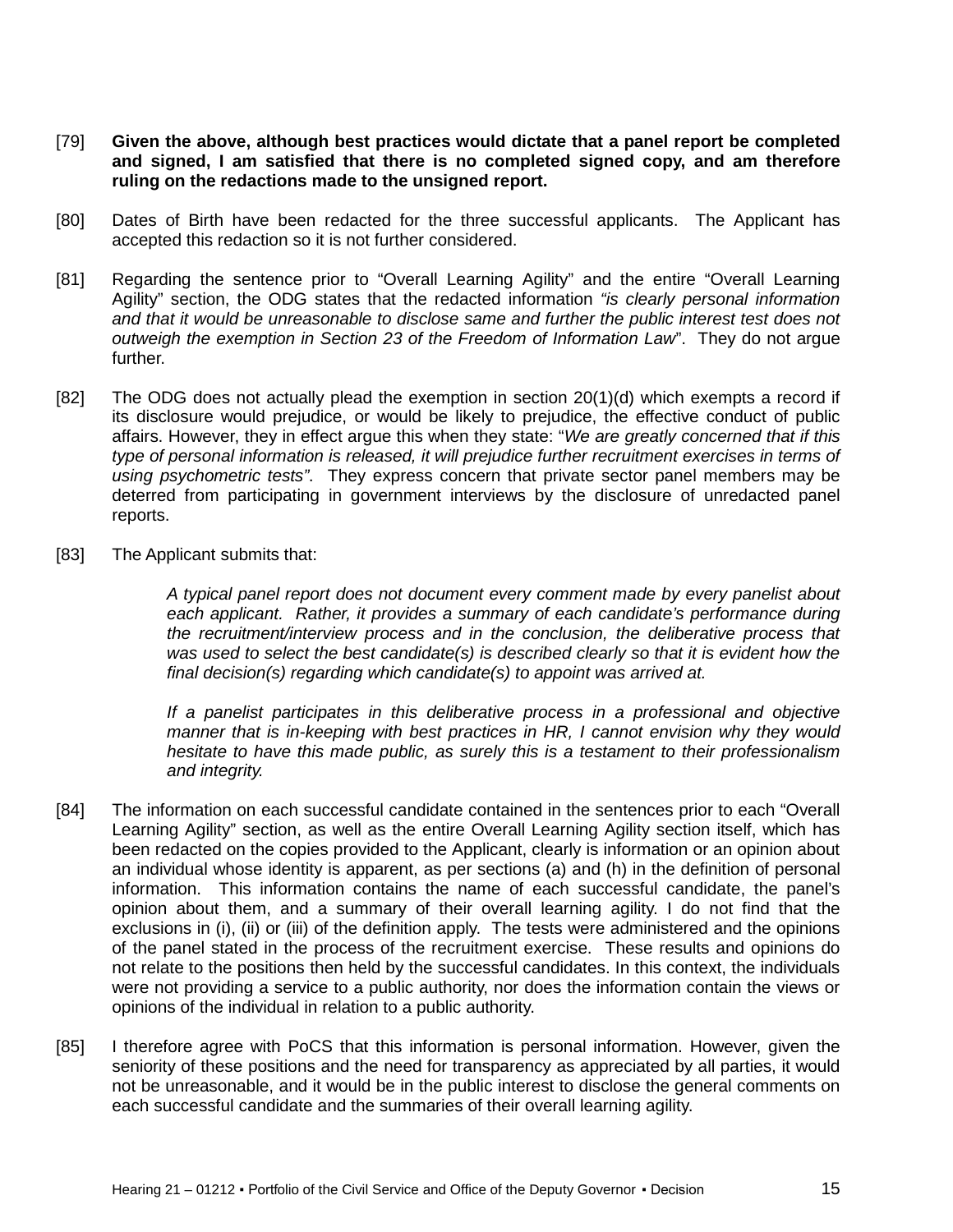- [86] Section 20(1)(d) of the Law exempts a record from disclosure if its disclosure would prejudice, or would be likely to prejudice, the effective conduct of public affairs. This draft panel report contains information on the successful candidates only. As it is normal for panel reports to also contain comparisons with unsuccessful candidates, and this one does not, this supports the comment of the ODG that the report was unfinished and in draft. The redacted information sets out general findings and opinions about the successful candidates, and I do not see how the disclosure of these could prejudice the way interviews are handled. Moreover, the fact that a panel report could be disclosed should serve to assure panelists that their collective views are properly recorded.
- [87] I have already upheld the withholding of the individual testing reports of each candidate. However, I have not been convinced that the release of the general information with respect to the overall learning agility of each successful candidate would adversely affect the use of this testing tool in the future. On the contrary, I would expect that disclosure of a summary of the results of the objective tests administered would demonstrate the impartiality, transparency and professionalism with which such an exercise should be carried out.
- [88] **I find that except for the dates of birth, the redacted parts of the draft panel report are not exempt under section 23(1) or 20(1)(d) of the Law.**

# <span id="page-15-0"></span>**F. ADDITIONAL ISSUES OF CONCERN**

- [89] The Applicant alleges many discrepancies in the recruitment process, cites an apparent disregard for both the Public Sector Management Law (PSML) and best practice in Human Resource management as it relates to recruitment, and gives examples where in their opinion PSML and the accompanying Regulations were not complied with. PoCS strongly refutes these allegations, and insists that the requirements of the relevant laws have been met. I have considered these arguments as it is within my power by virtue of section 39(d) to refer to the appropriate authorities cases where it appears that an offence has been committed. In this case, it does not appear to me that any offence has been committed in the course of the recruitment exercise. It would be outside the remit of my Office to investigate this further, or to make any further comments or recommendations on this issue.
- [90] Within my remit, however, are the record keeping issues relating to this recruitment exercise. Pursuant to section 52(1) every public body is required to maintain its records in a manner which facilitates access to information under the FOI Law and in accordance with the Code of Practice provided for in subsection (3). Public authorities also have a duty to apply the record keeping standard identified in the *National Archive and Public Records Law, 2007.*
- [91] It is evident that the record keeping relating to the responsive records in this case was deficient, and that the identification of records responsive to this FOI request suffered as a result. There was a lack of coordination between PoCS, ODG and the PIEA in the identification, location and provision of the responsive records. This is evidenced by the fact that the Applicant was initially only provided with a few pages of responsive records. Once an appeal was lodged with my Office, in the course of the investigation of the appeal many other records were identified, and, as stated in the submission of PoCS, a "second physical folder containing records relating to the recruitment was identified in the office of PoCS." Other records responsive to the request were only identified and found late in the Hearing process in the Office of the Deputy Governor.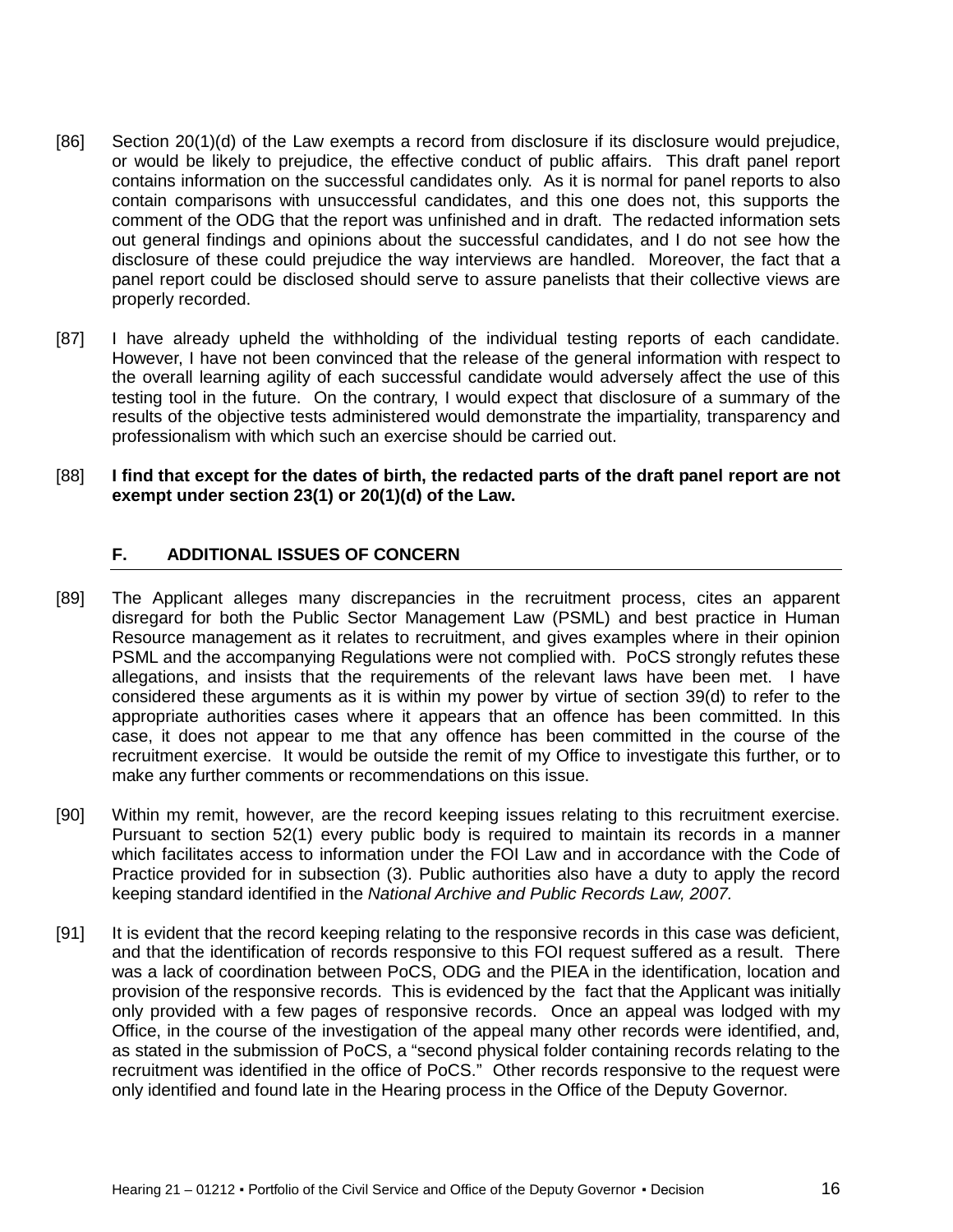- [92] The fact that a panel report was not finalized and signed has been discussed by all Parties. Although PoCS contends that there is no legal requirement for same to be produced, I find it extraordinary that best practices in recruitment have not been followed in this case, by the very public authority that is responsible for enforcing these practices in other public authorities, and in relation to the recruitment of three very senior public officers. This is even more disturbing as in this instance PoCS was charged with the responsibility of providing logistical support for the Deputy Governor's Office for this very important interview process, and for retaining records arising from the process.
- [93] PoCS points out that the Deputy Governor is subject to the "rigours of audit through the role of the Human Resource Audit of the Portfolio of the Civil Service". It would be expected then that record keeping and indeed responses to FOI requests with respect to HR matters would be exemplary in this Portfolio, and would set the standard for other public authorities. This has definitely not been the case in this instance. The Applicant expresses understandable surprise, frustration and disappointment in the difficulties encountered with the request and states at one point:

*As for the Interview Notes that Mr. Gough advised "came to light last week" they serve only to heighten my already elevated concerns as to the obvious anomalies that have obviously occurred during the course of this recruitment exercise in relation to best practices in both record keeping and HR practice, as well as the lack of respect for and adherence to the FOI Law. Responsive records which have been promised seemed to have vanished, and others which were purported not to exist pop up unexpectedly, all of which makes a mockery of transparency and accountability and reflects very badly on the civil service, which already has serious credibility issues.*

- *[94]* Unfortunately, I have to agree with many of these sentiments, especially as they relate to the handling of the FOI request and the failures in record keeping for this exercise.
- *[95]* In addition, the request was in effect "passed from pillar to post", with the initial request going to PIAE, which transferred it to PoCS, and part of the request then transferred back to PIAE. In the end, the ODG actually dealt with this part of the request. The result of this has meant further delays in the provision of non-exempt records to the Applicant who began to question whether records were deliberately being withheld, and stated that after all that had transpired, they had very little confidence in the validity and integrity of the records received. The concerns of the Applicant were further elevated in the light of the fact that from records received it was determined that one of the successful candidates scored only 1.05 points more that the unsuccessful candidate rated fourth in the exercise (133.965 vs 132.915). Accurate record keeping is therefore all the more essential to support the final choice of candidate, and to endorse the validity of the recorded information.
- *[96]* The end result is that the poor handling of the records relating to this crucial recruitment exercise, and the similarly poor handling of the FOI request, has the potential to reflect badly on the exercise itself. The lesson to be learned here is that not only must public authorities act properly, they must also record their actions properly, and promote the disclosure of these records as much as possible. In addition, in this case, the time and effort spent dealing with this FOI request could have been avoided with better record keeping and a culture of openness, bearing in mind the need to apply legitimate exemptions provided for under the Law.
- *[97]* In its submission PoCS states that: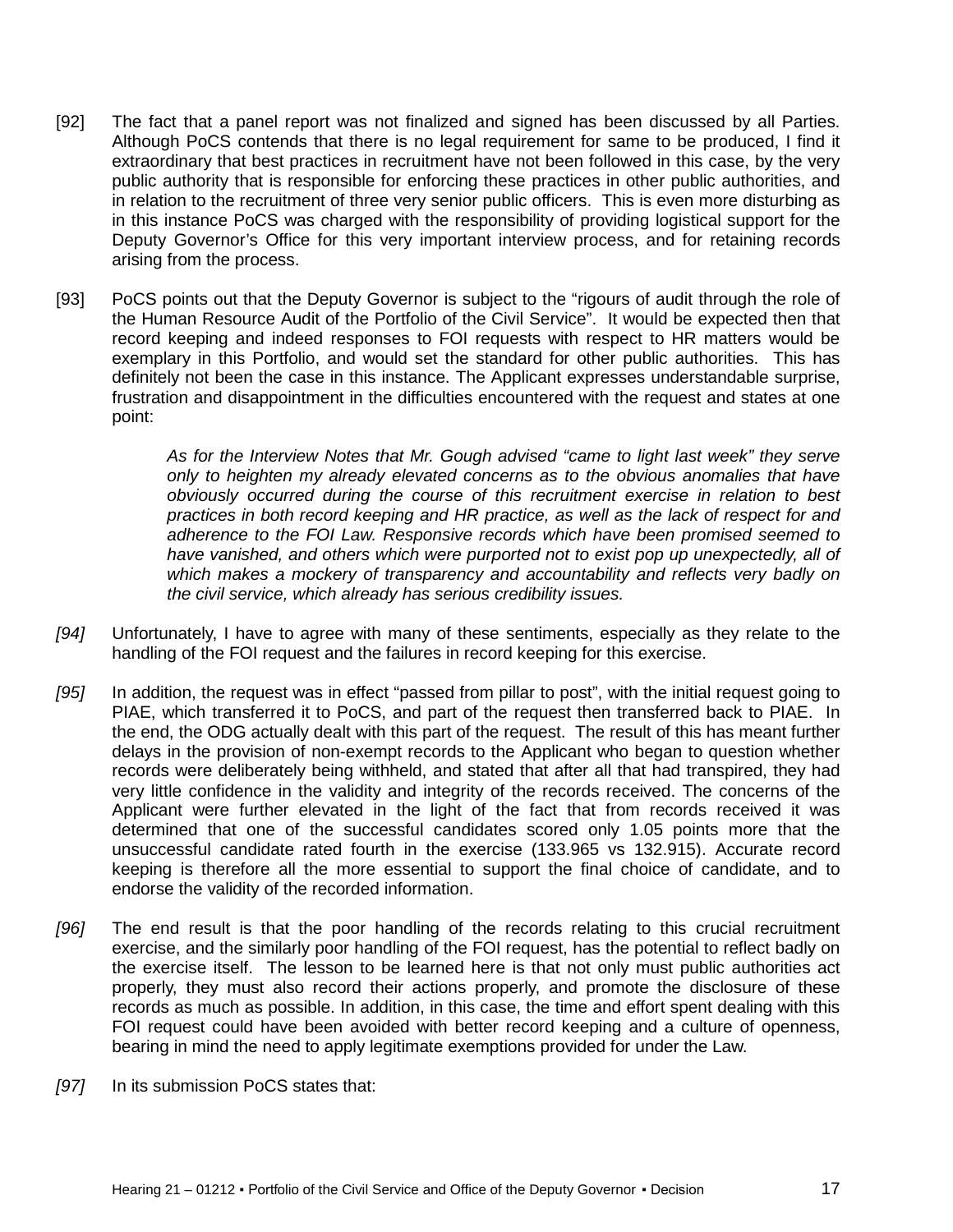*The PoCS and the Office of the Deputy Governor acted in good faith at all material times and made every attempt to comply with the request of the Applicant and provide the fullest disclosure possible within the constraints of the law and the right of third parties.*

[98] I cannot agree with this assessment. As set out in numerous instances above, the experience of the Applicant and of this Office in dealing with the appeal does not reflect an acceptable approach to disclosure. The Applicant states that:

> *I find it interesting that Mr. Fenton can speak so strongly about the open and fair manner in which the Portfolio has operated, when in fact, at the outset, the minimum response*  was offered and it was only after the intervention of the ICO via mediation that additional *records were forthcoming.*

[99] Finally the Applicant has requested that I look into Mr. Peter Gough's appointment as the Information Manager for the Office of the Deputy Governor for the purposes of dealing with this request, and queries whether he has a potential conflict of interest having been one of the four panelists involved in the recruitment exercise. I can confirm that The Deputy Governor has provided me with an explanation as to why this appointment was made, and I am satisfied that the decision to have Mr. Gough act as Information Manager was correct.

# <span id="page-17-0"></span>**G. FINDINGS AND DECISION**

Under section 43(1) of the *Freedom of Information Law, 2007*, I make the following findings and decision:

# **Findings:**

- a) The shortlisting criteria for the recruitment exercise is found in a record entitled "Recruitment of Chief Officer Second Update", dated 7 December, 2011. I find that except for the names and positions of the unsuccessful candidates, and the name of a private individual who did not serve on the interview panel, the record is not exempt under the FOI Law.
- b) I find that the information redacted from the "Candidate Evaluation Forms" is not personal information. However, the redacted information is exempt from disclosure under sections 20(1)(b) and 20(1)(d) and the public interest in favour of redacting the information outweighs the public interest in full disclosure of the information.
- c) For the same reasons as above, I find that the names of the individual panelist on interview notes of each panelist for each interviewee are exempt from disclosure. The names of the unsuccessful candidates do not need to be considered as the Applicant has accepted that they will not be disclosed.
- d) I find that the information redacted from the overall score calculation chart provided to the Applicant is exempt under sections  $23(1)$ ,  $20(1)(b)$  or  $20(1)(d)$ . The calculation/weighting methodology is found in paragraphs 3 and 4 of a record entitled "Recruitment of Chief Officer Fourth Update" dated 3 January, 2012. I find that information in these paragraphs is not exempt under the Law.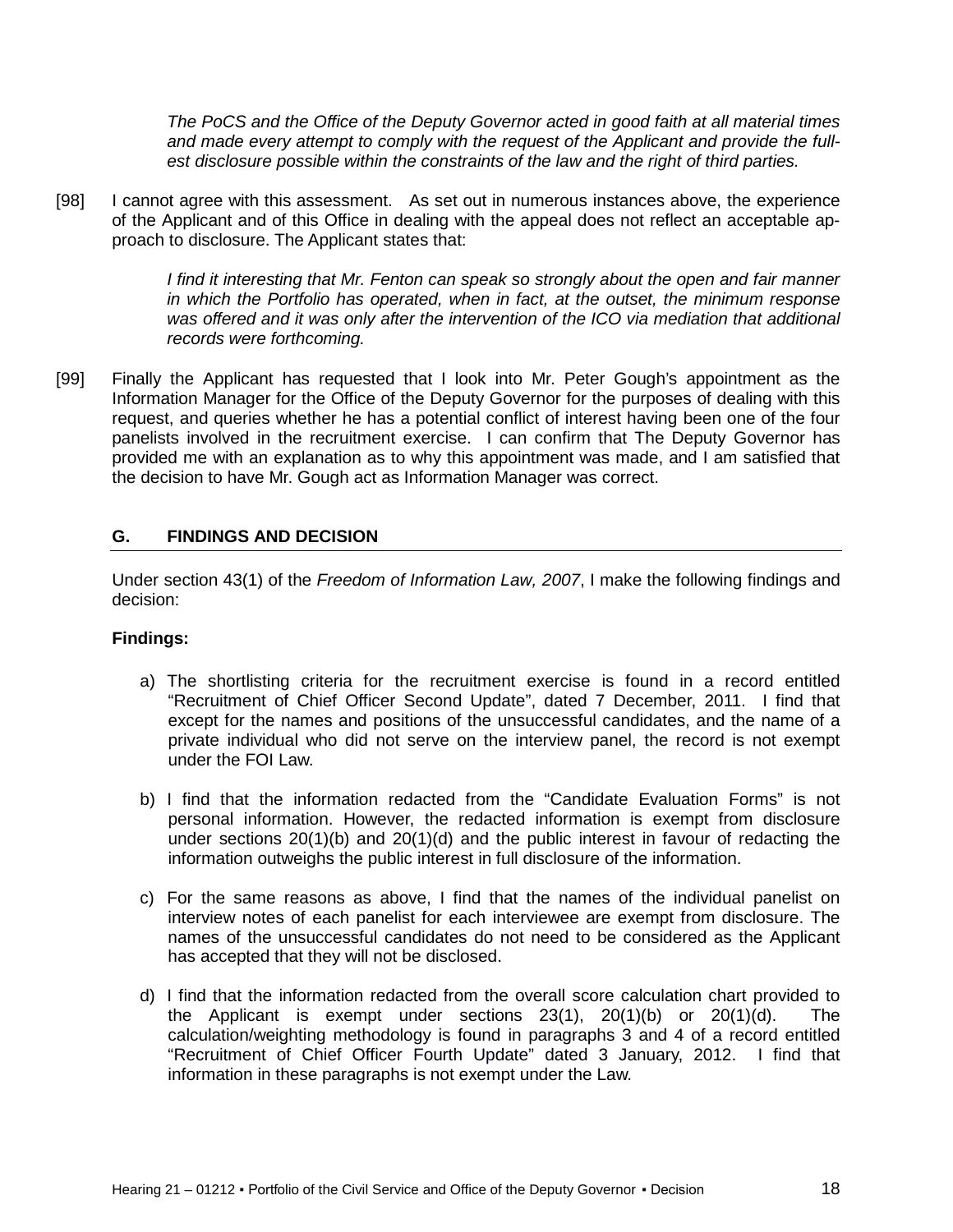- e) I find that the "Assessment Summaries" of the Individual Reports, and the "Overall Results – Candidates" chart contain personal information which would be unreasonable, and not in the public interest to disclose. However, once the names of the candidates have been redacted, the remaining information is no longer personal information as it is not "about an individual whose identity is apparent, or can reasonably be ascertained" as per the definition of personal information in the Regulations. The "Overall Results – Reference Group" chart contains no personal information and is not an exempt record.
- f) I find that the resumes (as found in the application forms) and proof of education/qualifications of the successful candidates are not exempt under section 23(1), except for the home addresses and other information not relevant to their positions in Government. I find that information provided in the "Personal Statement" section of the Application Forms is personal information that it would not be unreasonable to disclose and is therefore not exempt under section 23(1).
- g) I am satisfied that there is no signed copy of the Panel Report. I find that except for the dates of birth, the redacted parts of the draft panel report are not exempt under section 23(1) or 20(1)(d) of the Law.
- h) I find that the Portfolio of the Civil Service and the Office of the Deputy Governor is in contravention of section 52(1) of *the Freedom of Information Law, 2007* with respect to the record keeping for the recruitment exercise for Chief Officers conducted in January 2012.
- i) I find that PoCS is in contravention of regulation 6(1) in that the information manager did not make reasonable efforts to locate a record that was the subject of an FOI request.
- j) I find that the response to this request was poorly coordinated between the three public authorities concerned – PoCS, ODG and PIEA, including the incorrect and late transfer of the request between them, pursuant to section 8(2).

# **Decision:**

I require the Office of the Deputy Governor to disclose a copy of a record entitled "Recruitment of Chief Officer Second Update" dated 7 December, 2011 except for the names and positions of the unsuccessful candidates, and the name of a private individual who did not serve on the interview panel.Concurrently, the Office of the Deputy Governor is required to provide me with a copy of the cover letter and the record it supplies to the Applicant.

I uphold the decision of the Portfolio of the Civil service to redact information from the "Candidate Evaluation Forms" pursuant to sections 20(1)(b) and 20(1)(d).

I uphold the decision of the Portfolio of the Civil service to redact information from the interview notes of each panelist for each interviewee, pursuant to sections  $20(1)(b)$  and  $20(1)(d)$ .

I uphold the decision of the Portfolio of the Civil service to redact information from the overall score calculation chart, pursuant to sections 23(1), 20(1)(b) or 20(1)(d).

I require the Office of the Deputy Governor to disclose a copy of paragraphs 3 and 4 of the record entitled "Recruitment of Chief Officer Fourth Update", dated 3 January, 2012. Concurrently,